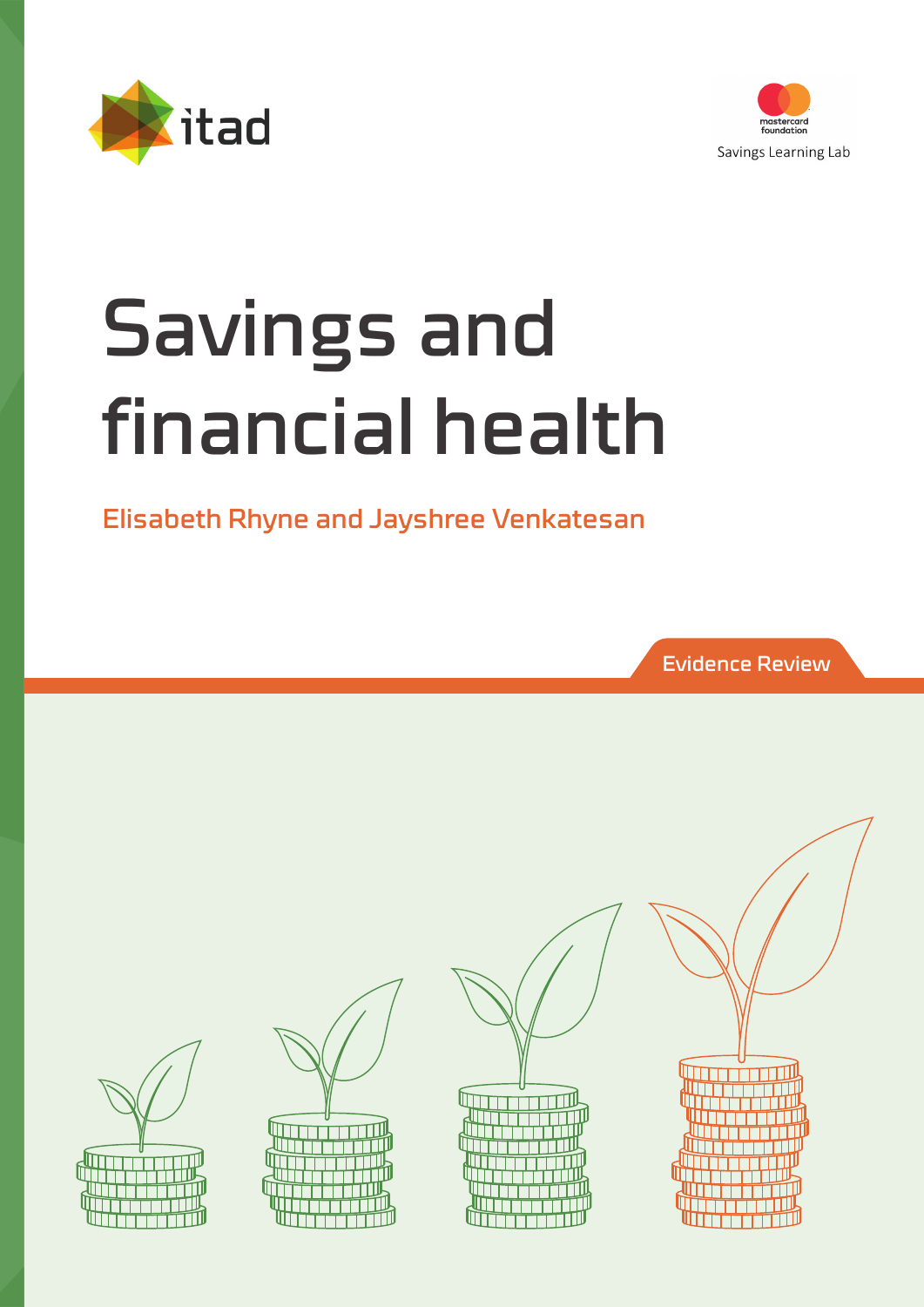# Acknowledgements

This paper was written by Elisabeth Rhyne and Jayshree Venkatesan, Financial Health specialists, with inputs from team members of the Savings Learning Lab, Diana Dezso and James Robinson. The authors are grateful to all those who gave generously of their time for consultations which helped inform the direction and content of this paper.

### **The Mastercard Foundation's Savings Learning Lab**

The Mastercard Foundation Savings Learning Lab is a six-year initiative implemented by Itad that supports learning among the Foundation's current savings sector portfolio programmes: Scale2Save, implemented by WSBI and Savings at the Frontier, implemented by OPM.

The Savings Learning Lab support learning among the partners and the wider sector through the generation, synthesis, curation and dissemination of knowledge on savings focused financial inclusion.

#### **List of acronyms**

| LQ            | Learning Question                                                                         |
|---------------|-------------------------------------------------------------------------------------------|
| <b>SILC</b>   | Savings and Internal Lending Community                                                    |
| <b>VSLA</b>   | Village Savings and Loan Associations                                                     |
| <b>UNCDF</b>  | United Nations Capital Development Fund                                                   |
| <b>UNSGSA</b> | United Nations Secretary-General's Special Advocate for Inclusive Finance for Development |

#### **Disclaimer**

The views expressed in this paper are those of the authors only. They do not represent those of the Itad or of any of the individuals and organisations referred to in the report.

'Itad' and the tri-colour triangles icon are a registered trademark of ITAD Limited.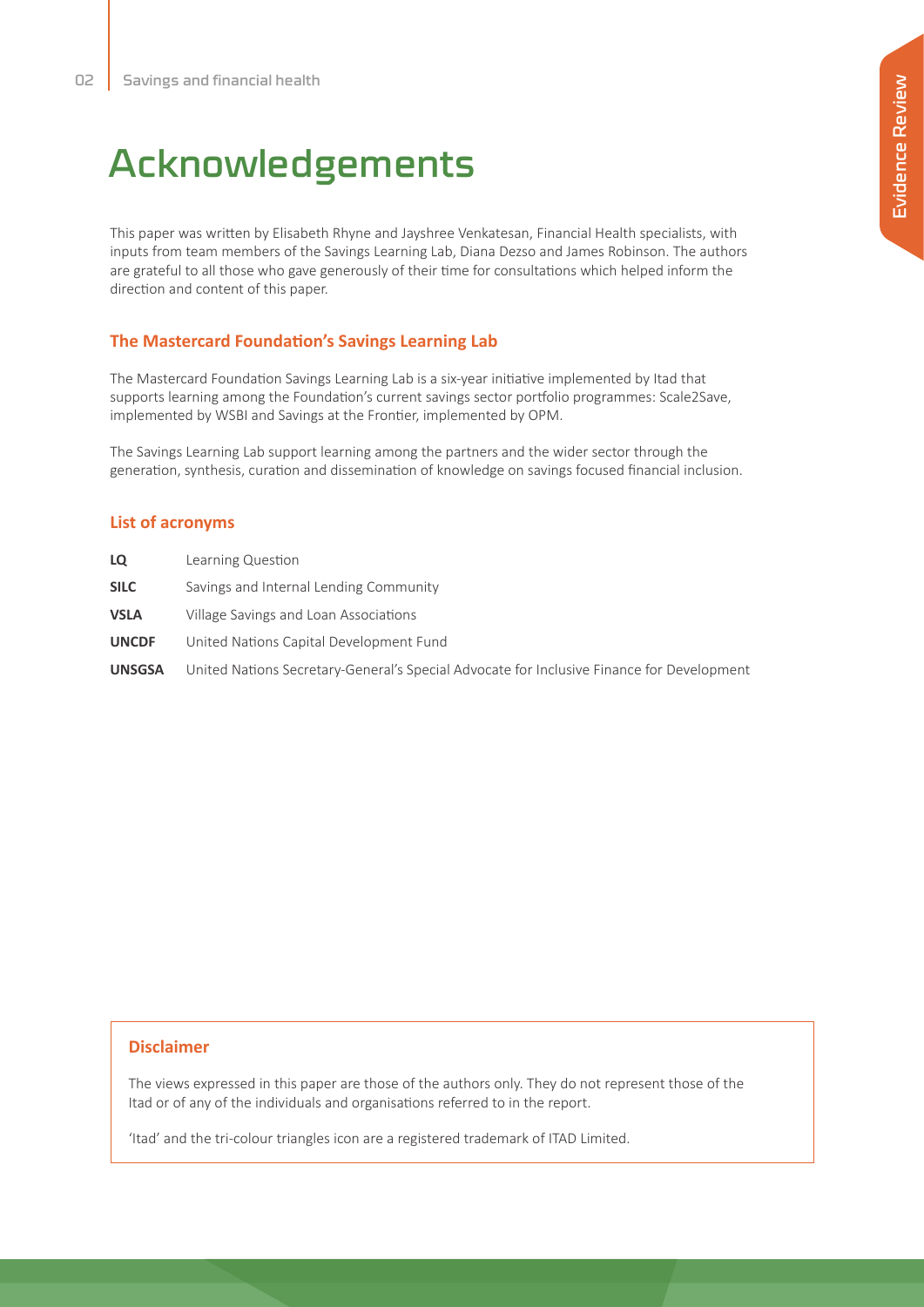# **Contents**

| <b>Objective and learning questions</b>                                                                                        |    |  |
|--------------------------------------------------------------------------------------------------------------------------------|----|--|
| - Clarifying the concepts: financial health and savings                                                                        | 4  |  |
| - Methodology and Caveats                                                                                                      | 4  |  |
| - Figure 1: Framework for Analysis                                                                                             | 5  |  |
| <b>Objective and learning questions</b>                                                                                        | 6  |  |
| - LQ1: How does savings contribute to financial health?                                                                        | 6  |  |
| - Day to day finances                                                                                                          | 6  |  |
| - Resilience                                                                                                                   | 7  |  |
| - Long term goals                                                                                                              | 7  |  |
| - Confidence                                                                                                                   | 8  |  |
| - LQ2: Does the mode of savings matter for financial health?                                                                   | 9  |  |
| - LQ3: What links between savings and financial health have<br>been most thoroughly substantiated and where are<br>there gaps? | 10 |  |
| - LQ4: Does using a financial health framework provide new<br>insights into savings?                                           | 10 |  |
| <b>Conclusion</b>                                                                                                              | 11 |  |
| <b>Annex: Methodology</b>                                                                                                      | 12 |  |
| - Figure 2: Conceptual framework to analyze the evidence                                                                       | 12 |  |
| - Figure 3: Search terms used                                                                                                  | 13 |  |
| - Limitations of the methodology                                                                                               | 14 |  |
| - Studies Included in Analysis                                                                                                 | 15 |  |
|                                                                                                                                |    |  |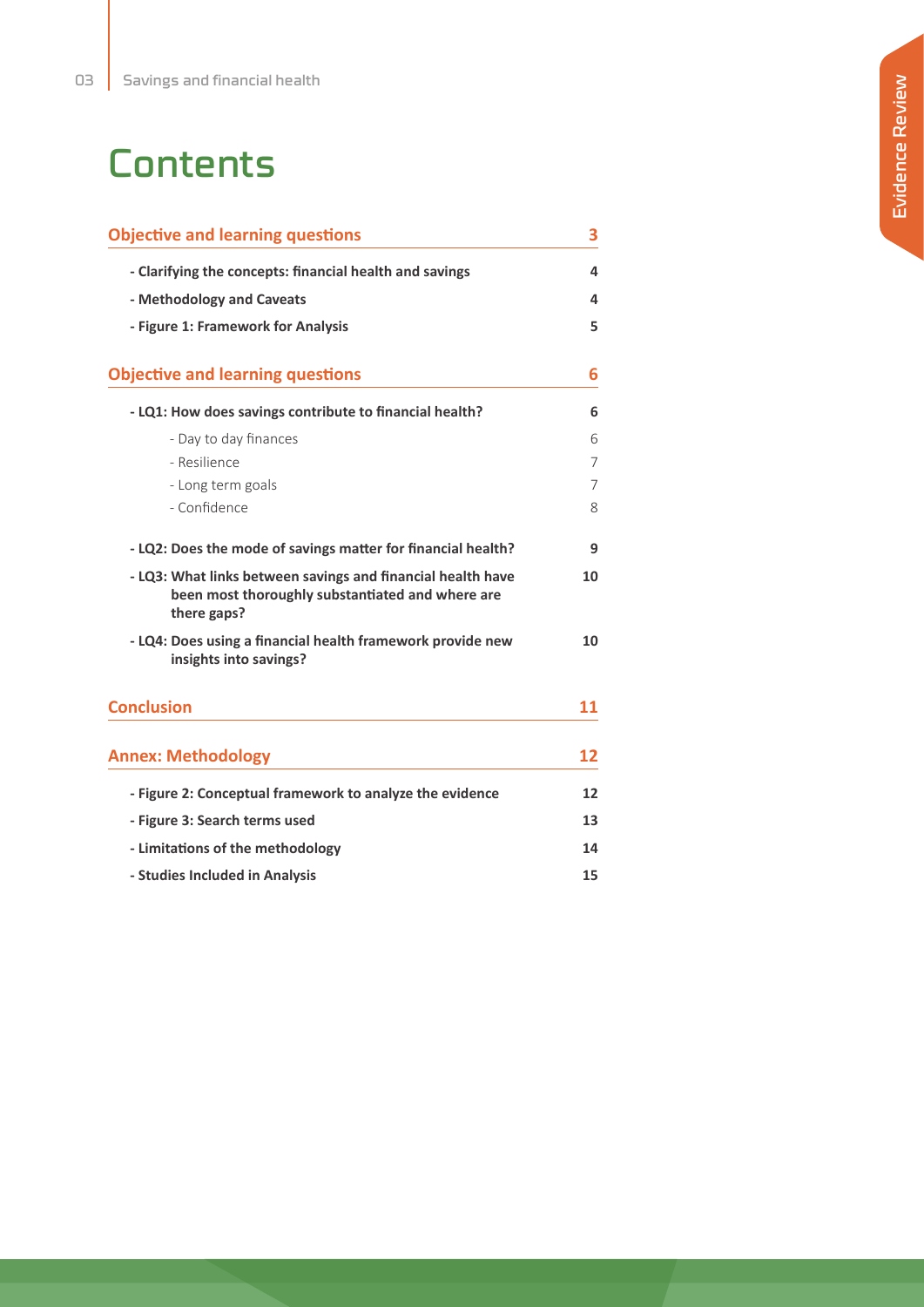# Objective and learning questions

This meta-study examines existing evidence on savings in light of the emerging concept of financial health. It identifies findings from the savings literature that relate to the key elements used to define financial health and explores whether the findings indicate how savings contribute to financial health. It also identifies elements within the realms of financial health and savings that have been relatively well studied and other elements that remain underexplored.

Researchers have been studying savings for many years, while financial health has only recently been studied outside a few high-income countries. In the wider evidence base on savings, there is a body of work that does not use the financial health lens but does assess the link between savings and key financial health outcomes, such as the ability to smooth consumption, resilience, and financial empowerment. Through reanalyzing and synthesizing lessons from these studies using the financial health lens, this report aims to connect a deep body of knowledge on savings with the new conversations on financial health.

Despite increases in financial access and usage across the world, enormous gaps in financial health remain. The World Bank's Global Findex surveys in both 2014 and 2017 found that although financial inclusion (defined by account ownership) rose across the world, resilience was slightly lower in 2017 than in 2014 in all regions, excluding high-income countries (Rhyne & Kelly, 2018, p. 23).<sup>1</sup> In Kenya's FinAccess surveys, the number of 'financially healthy' adults – defined using the first three of the United Nations Secretary-General's Special Advocate for Inclusive Finance for Development's (UNSGSA's) four elements of financial health – dropped from 39% in 2016 to 22% in 2019, even though access and usage of financial services increased (FinAccess, 2019, p. 53).<sup>2</sup> The Findex also found that savings in accounts did not budge: the newly included do not necessarily use their accounts to save. These findings set the stage for examining how savings relate to financial health.

**The objective of this paper is to examine the evidence base on the link between savings (both formal and informal) and key financial health indicators. The learning questions (LQs) we posed are:**

- **A.** What does the literature on savings tell us about how savings contribute to financial health?
- **B.** Does the mode of savings matter for financial health (savings groups, in-kind savings, bank accounts, etc.)?
- **C.** What links between savings and financial health have been most thoroughly substantiated, and where are there gaps?
- **D.** Does using a financial health framework provide new insights into savings?

This paper is aimed at practitioners, donors and researchers working on savings and/or financial health in the broader financial inclusion context.

- **1** Rhyne, E. & Kelly, S. 2018. Financial Inclusion Hype vs. Reality: Deconstructing the Findex 2017 Results. Washington: Center for Financial Inclusion at Accion
- **2** Central Bank of Kenya, Kenya National Bureau of Statistics, and FSD Kenya, **[2019 FinAccess Household Survey, Survey,](file:///Users/jayshreesstuff/Documents/Kai Consulting /2020-30 Work proposals/ITAD/Final final/Central Bank of Kenya, Kenya National Bureau of Statistics, and FSD Kenya, 2019 FinAccess Household Survey, Survey, April 2019, https:/www.centralbank.go.ke/uploads/financial_inclusion/2050404730_FinAccess 2019 Household Survey- Jun. 14 Version.pdf.)** April 2019, pp 53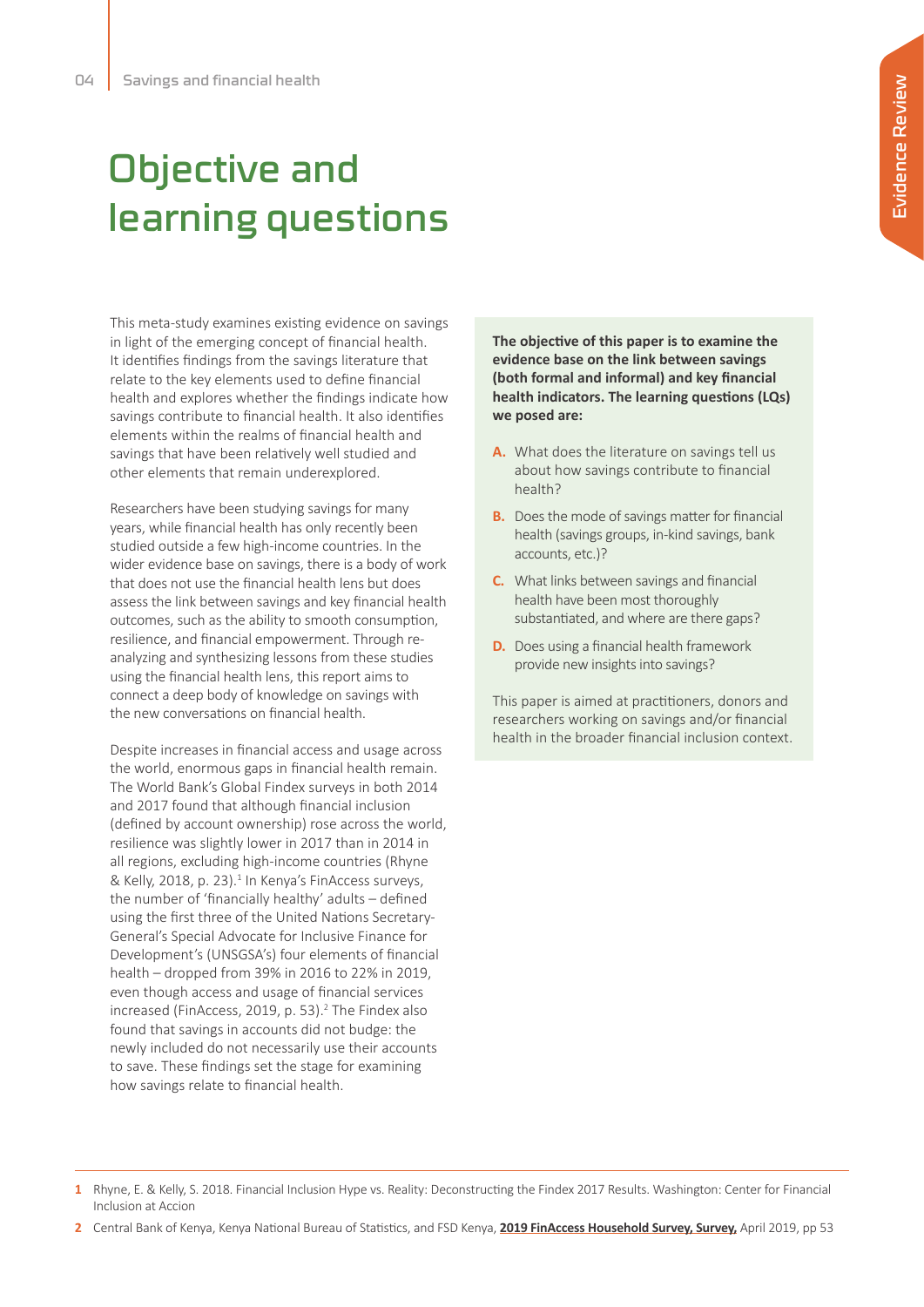### **Clarifying the concepts: financial health and savings**

Neither financial health nor savings are as conceptually as straightforward as might be wished, and this complexity needs to be stated at the outset.

**The UNSGSA Financial Health Working Group suggests the following definition for financial health:3**

**"Financial health or wellbeing is the extent to which a person or family can smoothly manage their current financial obligations and have confidence in their financial future."**

**The group notes that this definition includes four key elements that shape a person's financial health:**

- **•** "**Day to day finances:** Smooth short-term finances to meet financial obligations and consumption needs
- **• Resilience:** Capacity to absorb financial shocks
- **• Goals:** On track to reach future goals
- **• Confidence:** Feeling secure and in control of finances"

Financial health is seen as both something that individuals and families the world over strive for and, at a policy level, as an overarching goal for financial inclusion. While it is generally measured as a snapshot in time, it is a state that changes with the ups and downs of a person's economic life. The elements of financial health noted above refer to a range of time frames from immediate to long-term, as suggested in the financial well-being tagline adopted by the Commonwealth Bank of Australia: "**[Every day. Rainy day. One day.](https://www.commbank.com.au/banking/guidance.html)**"4

Savings itself is a multifaceted concept and often difficult to pin down. As a noun, 'savings' refers to resources held aside for future use. As a verb it refers to the habit of setting resources aside. Furthermore, people amass savings for various reasons with varying time frames, from a pool of liquidity for day to day use to special goals (which can be short, medium or longer-term) or a general emergency buffer. And they save in a variety of forms, including monetary and in-kind forms. Many people even save indirectly by maintaining their access to formal or informal credit.

### **Methodology and Caveats**

The research on savings addresses all the various aspects of savings even though many studies focus on just one aspect. For example, an impact evaluation of a program to promote commitment savings may examine only whether people used this service. Given the existing body of evidence, including the studies in Itad's Savings Evidence Map, a large share of the studies examined savings groups of various kinds. A smaller but still substantial share examined whether a specific intervention, such as training or incentives, caused account holders to increase savings balances in various forms of accounts.

We developed a conceptual framework that sorts specific situations and outcomes according to one or more of the four main elements of financial health, and further breaks these into sub-elements based on subcategories that appear in the literature on measuring financial health (see Annex). The subcategorization allows us to match results from studies on savings research that may mention only one aspect of the broader financial health concept. In addition, as we reviewed, we identified several other key considerations mentioned in the research that could impact financial health through the use of savings.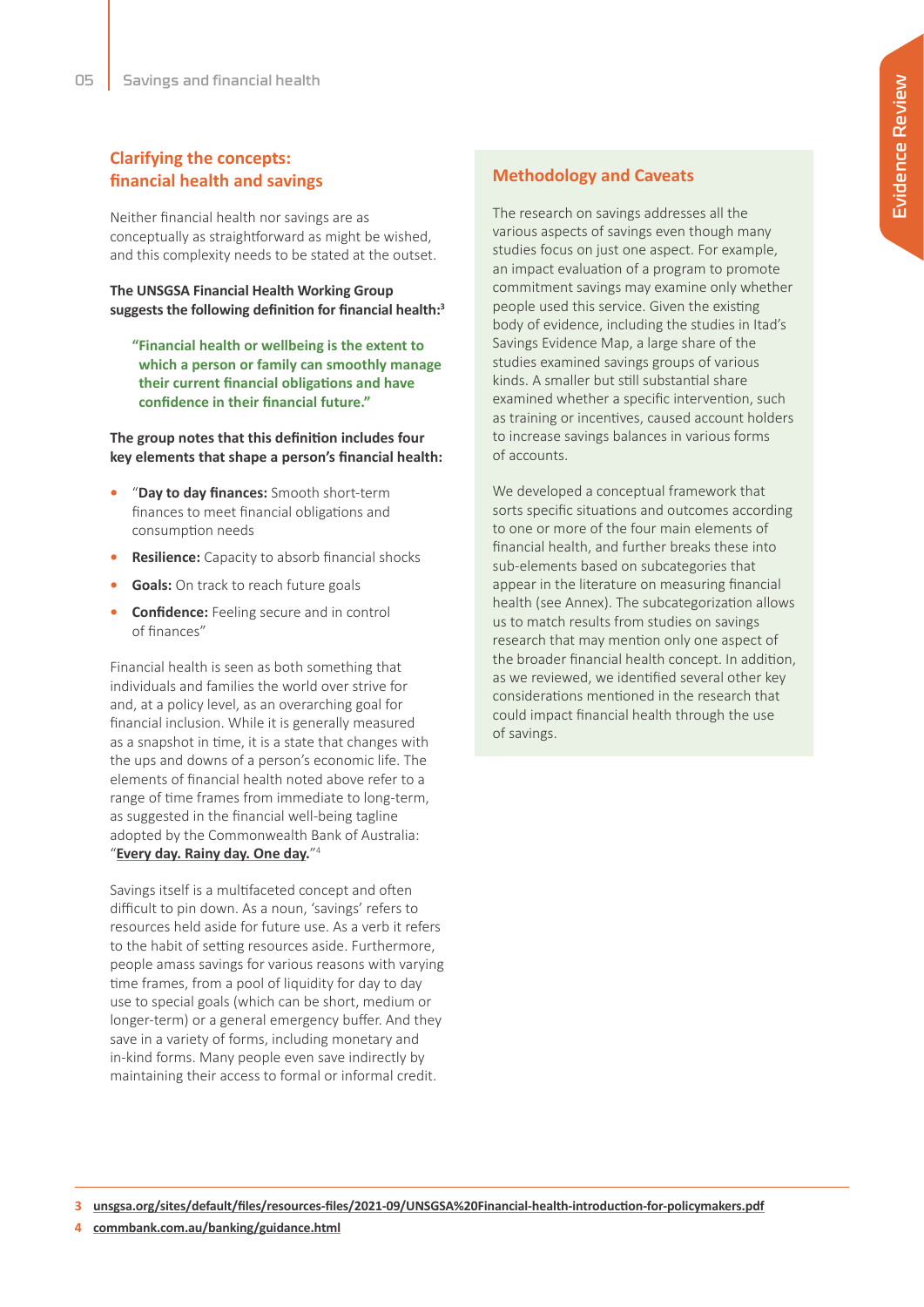| Day to Day<br><b>Finance</b>                                | <b>Resilience</b>                                                    | <b>Long Term</b><br>Goals                                                      | <b>Confidence</b>                                                            | <b>Other Factors</b><br>that could impact<br>financial health |  |  |
|-------------------------------------------------------------|----------------------------------------------------------------------|--------------------------------------------------------------------------------|------------------------------------------------------------------------------|---------------------------------------------------------------|--|--|
| Meeting payment<br>and debt<br>obligations                  | Ability to raise a<br>lump sum in an<br>emergency                    | Access to<br>long-term funds                                                   | Feeling confident<br>and in control (or<br>conversely, anxiety<br>and worry) | Time use                                                      |  |  |
| Smoothing<br>consumption<br>and controlling<br>spending     | Time consumption<br>can be maintained<br>if income is<br>interrupted | Ability to pursue<br>specific long-term<br>goals (shelter,<br>education, etc.) | Specific focus of<br>worry                                                   | Gender norms                                                  |  |  |
| Short term coping<br>strategies                             | Consequences of<br>lack of resilience in<br>emergency                | Savings or strategy<br>for old age                                             | Agency in financial<br>decision making                                       | Use of financial<br>services                                  |  |  |
| Improved<br>microenterprise<br>outcomes and<br>other income | Insurance and<br>safety nets                                         | <b>Building assets</b>                                                         |                                                                              | Access to<br>information and<br>financial advice              |  |  |
| Food security                                               | Liquid savings<br>balances                                           |                                                                                |                                                                              | Income and<br>income volatility                               |  |  |
|                                                             |                                                                      |                                                                                |                                                                              | Protection against<br>high inflation                          |  |  |
|                                                             |                                                                      |                                                                                |                                                                              | Time use                                                      |  |  |

We then built a database of studies on savings, beginning with the English language studies in Itad's Savings Evidence Map. In the second stage, we used Google Scholar to search, using key words and phrases. Finally, we examined academic and institutional databases, such as SSRN and CGAP (see Annex for a full listing). In all, 110 papers about savings were reviewed, of which only 39 had evidence pertinent to our learning questions. Several studies were eliminated from the data base because the researchers did not address any element of financial health. This gap is, in itself, a significant finding.

#### **The nature of this methodology suggests several caveats:**

- **•** Potential omissions or biases in search terms and search engines.
- **•** For many, if not most, of the studies, identifying and exploring the link between financial health and savings was not the primary intent or focus of the research.
- **•** The review did not assess the validity of the research. It aimed simply to identify findings relevant to the financial health lens. Studies included both qualitative and quantitative surveys and designs with and without control groups. We incorporated their findings regardless of method.

Thus, this review is not meant to be exhaustive but is meant to illustrate how existing studies on savings may be measuring elements of financial health even if they do not explicitly acknowledge it. In doing so, it presents a technique for meta-analysis that can be used by others interested in examining a pre-existing body of knowledge for its relevance to financial health.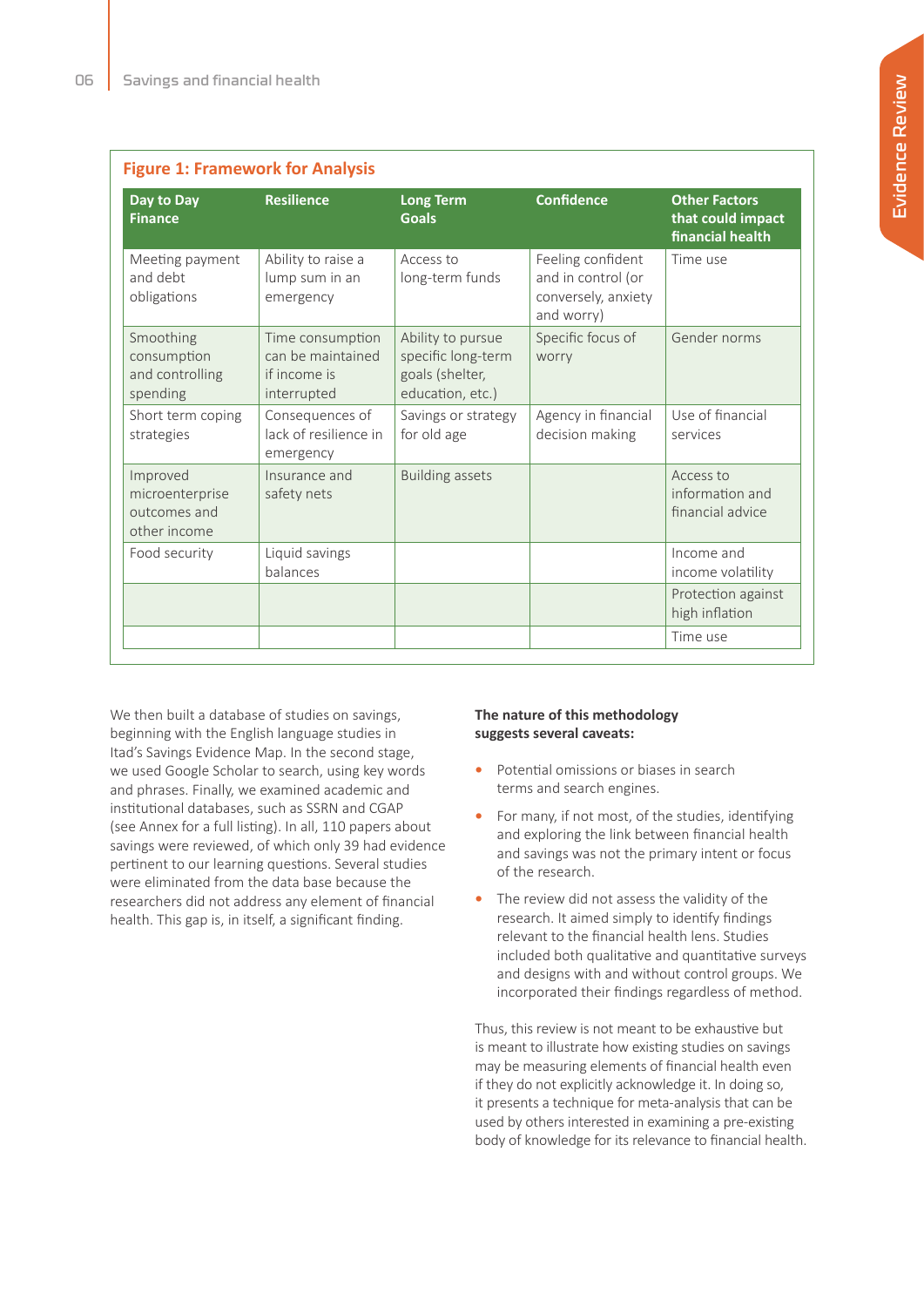# Findings:

**Below, we outline our findings with respect to the LQs outlined in the previous section.**

#### **LQ1: How do savings contribute to financial health?**

The research noted examples of positive financial health effects from savings across all four elements of the financial health framework; however, there was an uneven depth of studies and examples across the four elements. The elements most frequently addressed were day to day finances and confidence. The resilience aspect, as defined in the context of financial health,

was not frequently addressed – at least, not directly. Some long-term goals were addressed (such as education), but others (such as old age) were not.

In this section we discuss the findings in each of the four financial health elements, describing the depth of evidence, major takeaways and illustrative examples.

#### **DAY TO DAY FINANCES**

**In the context of financial health, 'day to day finances' refers to the ability to manage short-term finances to meet financial obligations and smooth consumption.<sup>5</sup> These obligations and consumption needs fall into several categories – the ability to pay bills on time and repay debts; food security; money left at the end of the month, or the ability to make discretionary purchases; and how short-term finances are managed, including savings, budgeting and social networks.**

As noted above, day to day finances was the element of financial health addressed more than any other by studies and was the element for which there was the greatest depth of evidence. The literature revealed positive financial health effects from savings in three elements of the day to day finances: short-term food security, ability to pay bills on time, and income. Some observations and examples in each of these elements are outlined below.

Studies on **food security** were more prevalent than other topics. For example, an impact evaluation of a savings program in Mali showed that savings helped households to smooth consumption over seasonal periods of greater food insecurity (Bureau of Applied Research in Anthropology et al., 2013). A number of studies also noted that engaging in savings, especially by the ultra-poor, results in greater food security and dietary diversity, which can impact health and nutrition indicators positively in the long run. For example, a study on the Influence of Savings and Loans Associations in empowering women towards household food security in Bondo District, Kenya showed that Village Savings and Loan Associations

(VSLAs) enhanced the ability of women to produce more food and to purchase food of higher quality and in greater quantities, increasing their ability to engage more in decisions relating to food variety and quality (Awiti, 2013).

The **ability to pay bills on time** is indirectly evidenced in the statement 'reduced the probability that someone becomes poor', such as in a study of savings and credit associations in Mexico (Lensink et al., 2017).

A number of studies noted **increased earnings**  resulting from participation in savings groups. Lowe et al. (2019), who studied youth associations and cooperatives in Ghana, found that increased savings and access to loans through VSLAs allowed youth to rent bigger pieces of land and thus plant and harvest more to increase their income. Odera and Muruka (2007) showed that members of a Savings and Internal Lending Community (SILC) in Kenya were able to initiate group or individual income-generating activities, such as purchasing in bulk for later resale.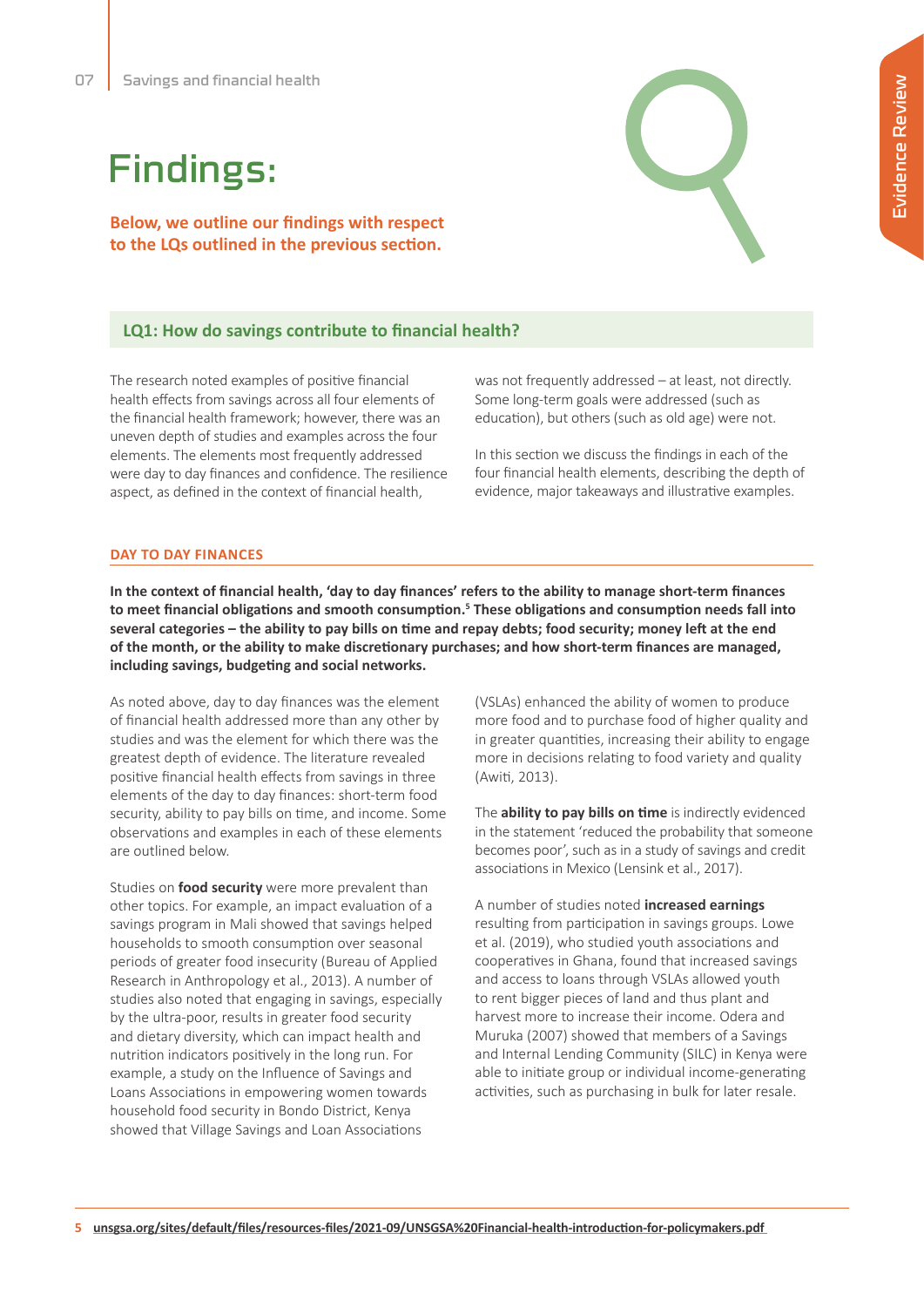#### **RESILIENCE**

#### **In the context of financial health, resilience refers to the maintenance of an emergency buffer to meet financial shocks.**

In the research we reviewed, this type of resilience was not often mentioned explicitly and there were significantly fewer studies than on day to day finances; however, it should be noted that, given the overlapping nature of the elements of financial health, it was not always possible to distinguish where the results of some of the studies fitted best. For example, a food security deficit could indicate an inability to manage daily finances, or it could arise from an external shock. The resilience concept did appear in discussions of food security during shocks, and several of these studies found that participants in groups had greater food security during a shock. Further examples are described below.

The study mentioned earlier – on Mexican savings and credit associations – showed that households that saved had better ability to smooth consumption in the face of shocks. An evaluation of a savings for change program in Mali showed that the program was helping households smooth consumption over seasonal periods of greater food insecurity (Bureau of Applied Research in Anthropology et al., 2013). In another study in rural India, participants in a savings program in banks also reported smoothing of consumption and

nutrition. A study in Kenya showed that VSLAs had enhanced the ability of women who joined them to produce more food and to purchase food of a higher quality and in greater quantities, as well as cushioning them from shocks, as a result of which they did not reduce nutritional intake (Awiti, 2013).

Another interesting set of findings concerns behavior of those who are least resilient. Miller et al. (2011), in a study in Zimbabwe, showed that participation in a SILC reduced the probability of getting involved with a 'sugar daddy' or engaging in transactional sex. A study in Kenya with female sex workers echoed similar effects: sex workers with savings were less likely to rely on transactional sex to cope with shocks (Jones & Gong, 2019). These two studies highlight that when shocks occur, people with low resilience may turn to desperate behaviors. Broadening the lens from sex workers to the general population, the range of desperate behaviors could include pulling kids out of school, migrating in search of work, skipping meals, etc. Reduced quantity or quality of food is one of the most commonly observed measures, as a number of studies in this review confirmed.

#### **LONG TERM GOALS**

**In the context of financial health, long-term goals include the ability to: access long-term funds; pursue education, housing and other goals; save for old age; or invest in business over a period of time.** 

In general, the savings research focused much more often on day to day challenges than on long-term goals, and therefore the depth of studies that referenced this aspect was shallow. However, the ability to plan and meet some long-term goals was mentioned. For instance, education as a long-term goal features in various studies, as did improvement to housing. Saving for old age and investing in business over a period of time were not covered by the evidence we reviewed. Some illustrative examples are provided below.

Miller et al. (2011) found that in Zimbabwe, adolescent girls who participated in a SILC invested in their own education, stayed in school and, in many cases, paid their siblings' fees as well.

Garnier-Crussard (2011) found that savings groups in Mali valued the ability to save for future needs without specifying which goals.

Certain product innovations appeared to also contribute to financial health; one example is deferred wages as a form of savings (when people sign up to receive a portion of their wages as a lump sum after a defined period). A study in Malawi found that savings in the form of deferred wages generate large positive impacts on reported savings and some downstream outcomes, such as the ability to make investments in homes (Brune et al., 2021). Two-thirds of such deferred wage savings were used for 'lumpy purchases' such as household durables, implying an improvement in life status.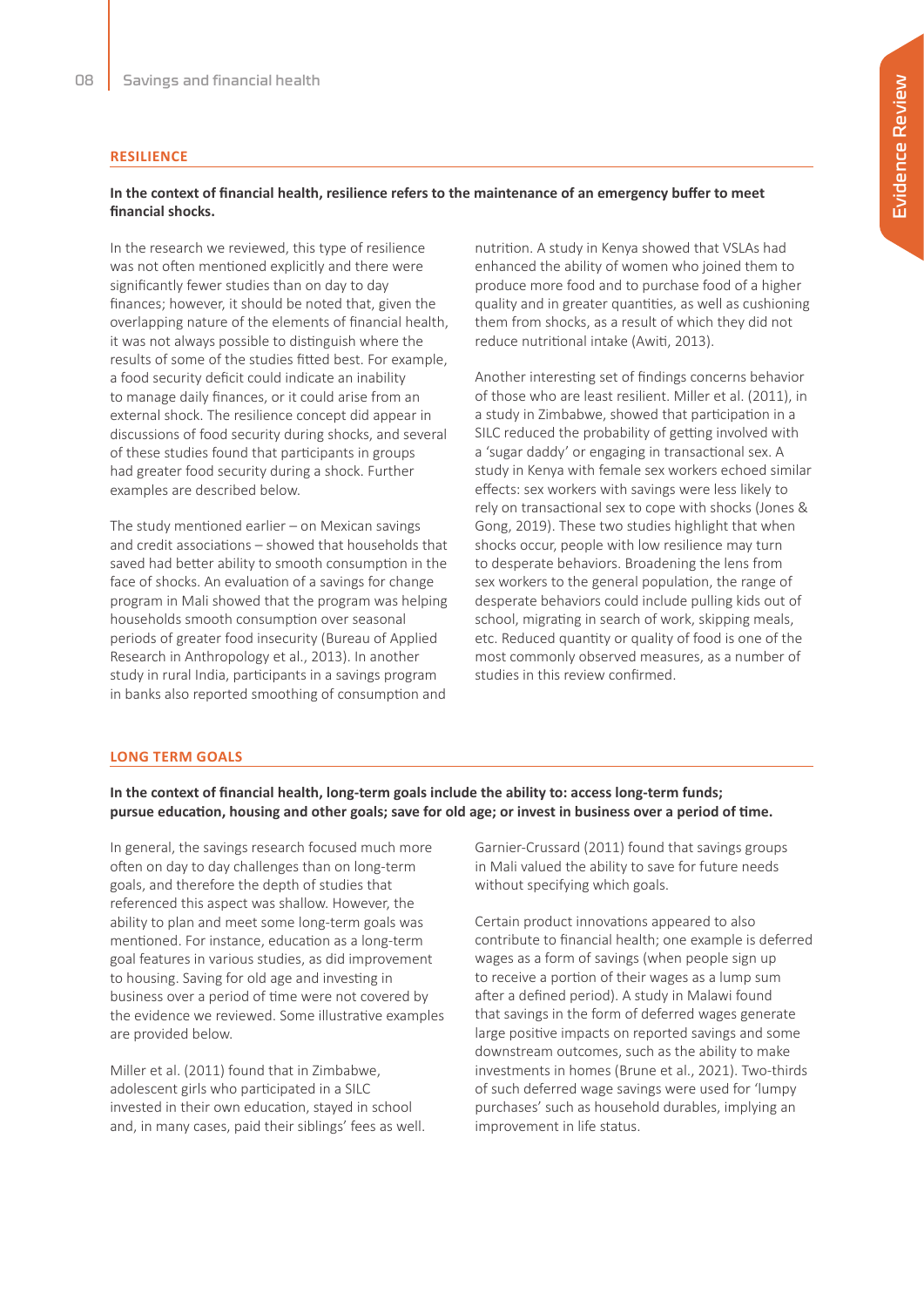#### **CONFIDENCE**

#### **In the context of financial health, 'confidence' refers to feeling secure and in control of one's finances.**

As outlined in the introduction, this was an element that was covered in many of the studies – more often than resilience or long-term goals. Much of the research reviewed, especially research on savings groups participation, found positive effects on empowerment – in terms of the ability to control one's life, greater agency in financial decision making, and/or the ability to access information to help make decisions. However, due to the design of the studies, it is difficult to separate the effects of participating in a group from the effects of increasing savings itself, or the influence each of these has in increasing confidence. This observation also applies to findings about the other financial health elements, as discussed below. Some examples of studies that looked at this element of financial health are included below.

Through their membership in a savings and loans cooperative, female heads of household in Indonesia were able to increase their voice and agency over economic decision making (Quak, 2019). In Mongolia, adolescent girls who opened a bank account reported a sense of pride in managing financial affairs and a greater desire for financial autonomy. They also developed social networks and teamwork skills through participating in the financial education sessions (Shell, 2009–2011). In Tanzania, the overall positive impact of the M-Pawa intervention on women's empowerment was mostly driven by increases in women's say over how to spend money earned from their businesses and on major

household and children's expenditures (Bastian et al., 2018). In a study conducted with savings groups in Northern Ghana, Theophilus and Paul (2019) noted that participation in the savings group had resulted in a more equal relationship between spouses, as husbands began to consult their wives on financial matters and had joined groups themselves. The ability to cooperate in new income-generating activities (noted above) was also mentioned as a confidencerelated aspect of groups.

There were also a number of studies on youth savings programs that showed financial health benefits, from reduction in risky behavior to an increase in confidence to manage one's own finances, alongside an increase in skills such as teamwork and enhanced social networks. For example, an evaluation of a school-based savings program among young Ghanaians indicated that this approach is a promising tool that may help young people accumulate material and nonmaterial resources to reduce sexual risk-taking and victimization.<sup>6</sup>

It is also worth noting that while empowerment in some form was frequently cited, most of the findings refer to a limited context – primarily decision making within the group and, in some cases, within the household or local community. Several studies noted that empowerment increased within the context of women's accepted spheres of activity but did not cross traditional gender lines.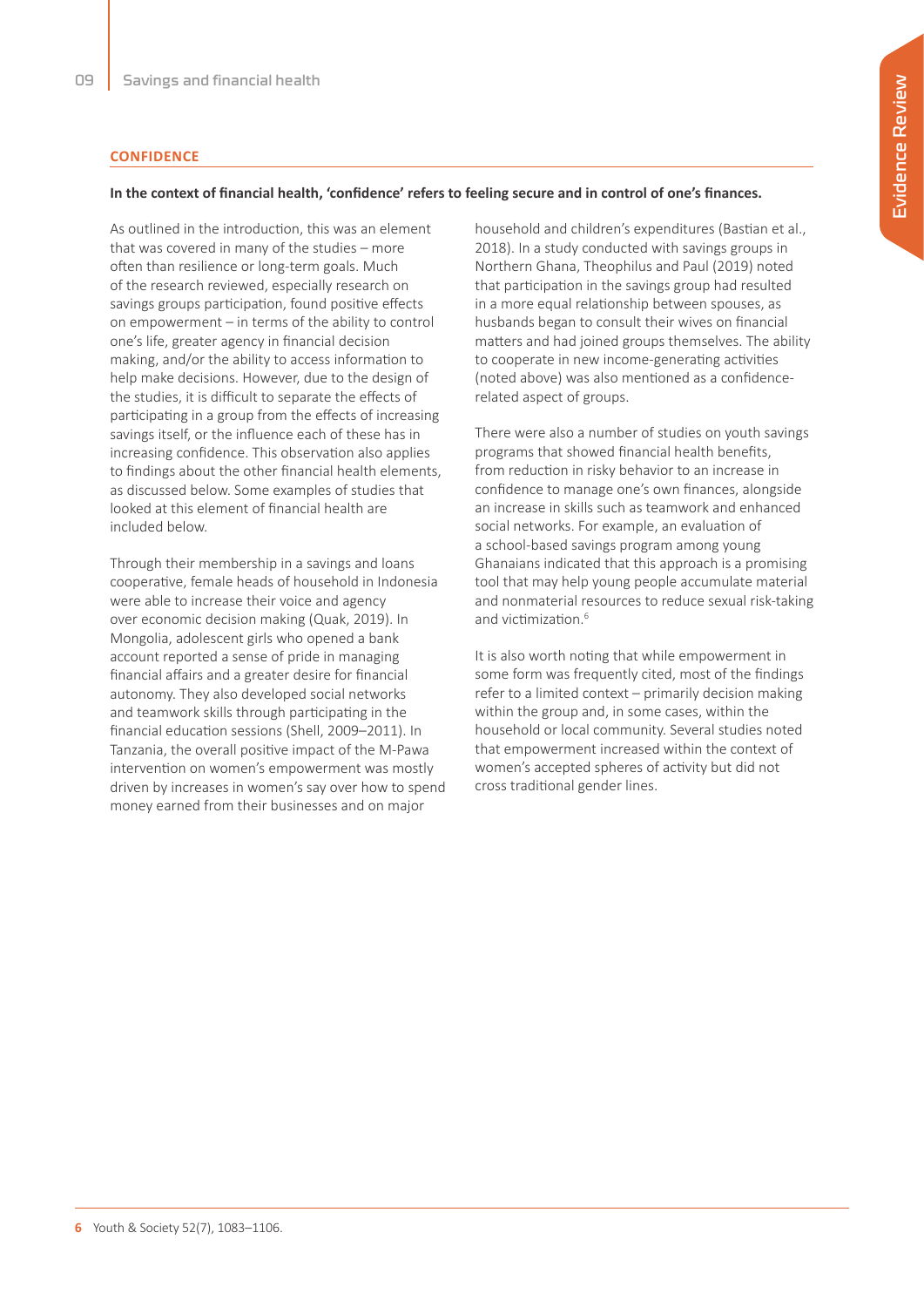#### **LQ2: Does the mode of savings matter for financial health?**

#### **Our review produced a strong positive finding about the contribution of savings groups to financial health, and was also positive – though less conclusive – about other modes of saving.**

Our review produced a strong positive finding about the contribution of savings groups to financial health, and was also positive – though less conclusive – about other modes of saving.

The studies on savings groups were dominant in the literature. The evidence reviewed included research on groups of various types: VSLAs, rotating savings and credit associations, susus and others. Furthermore, many of these studies reported findings related to financial health. Savings groups were seen as especially important contributors to members' ability to manage day to day finances, maintain consumption in the face of shocks, and build confidence. The range of benefits from participation in groups also included maintaining access to credit and expanding income through collective activities. Many studies showed groups providing opportunities for confidence-building through leadership and collective voice. In some studies, collective action enabled income-earning activities. Training often accompanied savings group formation, and Garnier-Crussard (2011) found that savings groups in Mali valued the chance to learn more about managing money (but the study could not determine whether this learning affected behavior).

Indeed, the flexibility of groups in responding to various situations appears to be one of the reasons they were so often found to have financial health benefits. The benefits derived not just from amassing savings but also from maintaining the ability to borrow, gaining leadership experience through group participation, pursuing economic activities collectively, learning from peers, and other sources. These groups appear to support financial lives as a whole.

An important observation to note for further research on savings groups is that it was difficult to isolate the benefit of savings per se from the effects of the full range of group activities, including the effect of being part of a group. In general, the studies on savings groups did not attempt to separate the effects of these distinct activities but rather studied the overall benefits from membership and participation. In practice, separating the effects is not necessary: taken together, the studies provide a strong endorsement of savings groups as a contributor to financial health.

Other modes of saving that appeared in the literature included commitment savings programs, communitybased microfinance, bank accounts, school-based savings, mobile savings, and post bank accounts. Savings for old age/pension were limited, and the evidence on digital savings is just emerging. The research on these types of savings products rarely included questions that enabled conclusions about their effect on financial health. Relatively few studies looked in depth at the use of conventional or special savings accounts, although some examples have been outlined in the findings related to LQ1. As noted earlier, many of the studies we initially identified were not included in the review because they had no finding referring to any element of financial health, confining their results to measuring the effects of various interventions on savings balances. It is possible that the researchers in these studies may have taken it as a given that higher savings balances were a positive customer outcome, and therefore did not explicitly examine the question. Studies that were included in the review had at least some findings related to an element of financial health. As with the studies on groups, however, they also lacked the ability to separate out the role of savings as an amount, as a habit, or vis-à-vis the choice of instrument. We anticipate that Savings Learning Lab partners – Scale2Save and Savings at the Frontier – will be able to share lessons from their programs on savings outcomes later this year (2022).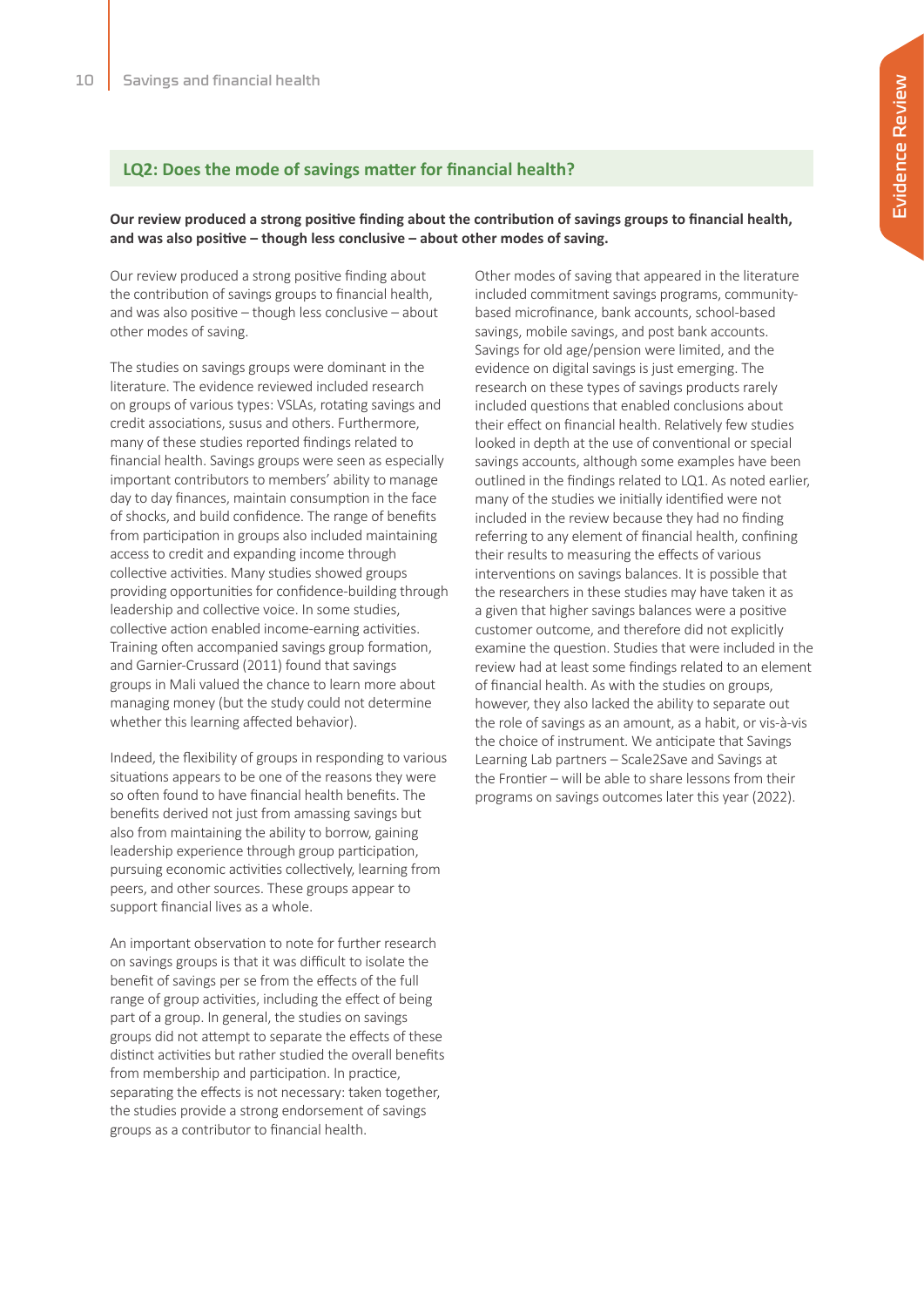### **LQ3: What links between savings and financial health have been most thoroughly substantiated and where are there gaps?**

#### **As outlined in LQ1, the depth of evidence that speaks to the different financial health elements varied significantly between the four elements.**

Some elements, such as day to day finances and confidence (in the context of savings groups), have been studied extensively; other elements of financial health have received less attention and warrant further research. Resilience – both preparedness and recovery – were often not explicitly examined. Saving for long-term goals was also relatively thinly studied. The research focus on shorter-term well-being may be somewhat unavoidable given the practical challenges of conducting research over a longer time.

From a customer segment perspective, aside from a broad focus on women, two segments were particularly well explored in savings studies analyzed here: adolescents and sex workers. For both segments, access to savings resulted in improved confidence and better life outcomes. Other segments are less well studied.

#### **LQ4: Does using a financial health framework provide new insights into savings?**

Using a financial health lens to look at existing literature has highlighted the importance of looking at savings as an aspect of an ongoing process of financial management. Studies were not able to comment on all of the financial health elements, highlighting that the complex nature of financial lives presents challenges for studying any one financial behavior in isolation. Financial health considers financial lives holistically from the viewpoint of the people leading them. People continually make strategic decisions to pursue their needs and purposes, using whatever tools are available and managing across the present and the future. For many people, maintaining financial health is a continuing balancing act between satisfying immediate and longer-term needs and trading off continually across financial instruments, such as savings, credit, investing in assets, income generation, etc.

Research that focuses specifically on savings may risk treating savings as an isolated activity apart from this ongoing process. For many studies that appeared in our searches, the primary research question was whether savings in a specific account or mechanism went up following an intervention. The answer to this question reveals little about whether the intervention improved financial health. With a financial health lens, one must ask: how did an increase in savings balances occur? Did research subjects reduce spending, increase income, raid the cookie jar, or sell the cow? Each of these behaviors reflects either different financial management challenges or different ways to solve them, or both. Each would produce a different financial health outcome. A more holistic look is needed for researchers to conclude that an increase in a given savings account balance has a clear benefit to the customer.

These observations have important implications for both policy/program and research design.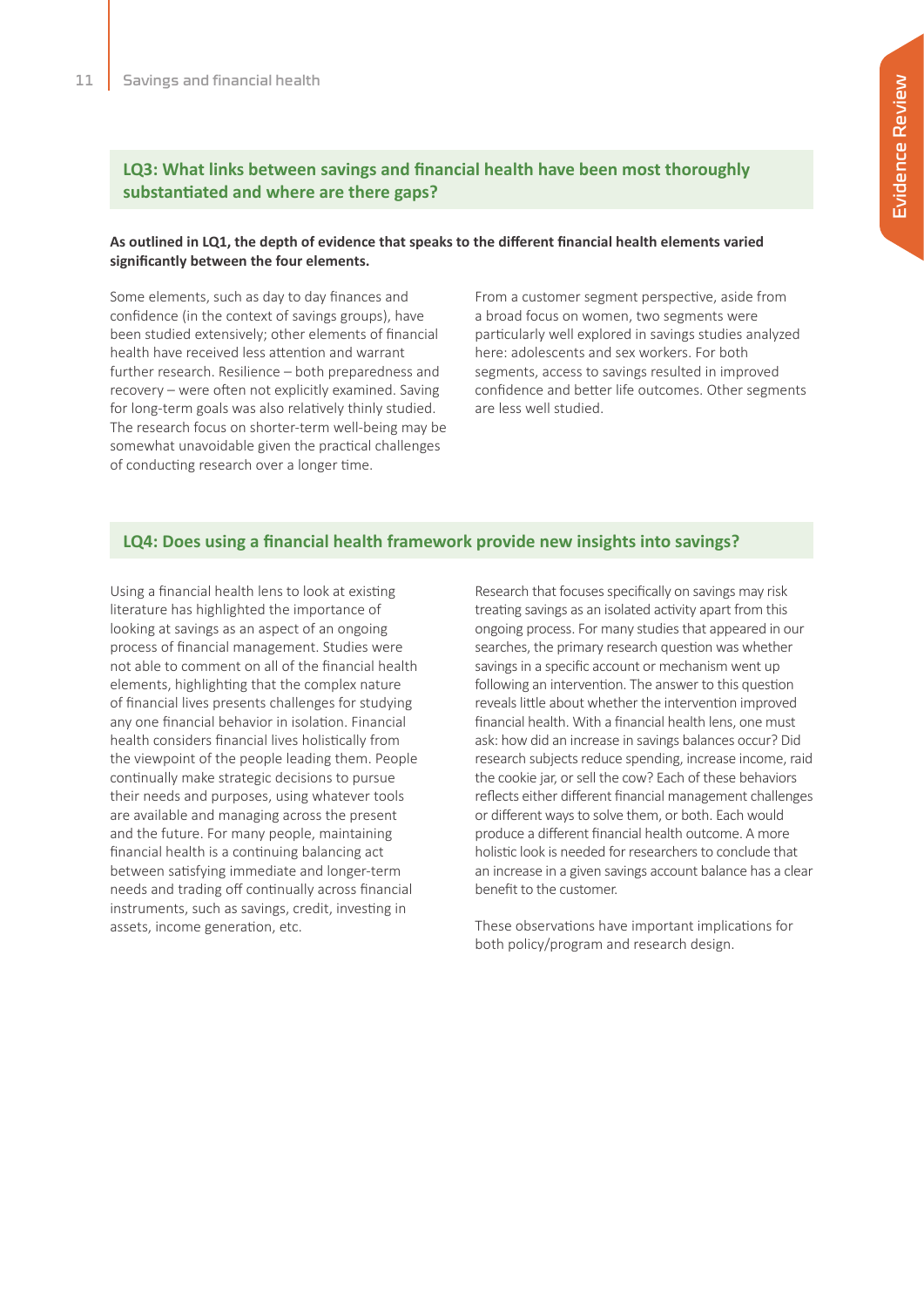# Conclusion

The body of research reviewed here affirms links between savings and elements of financial health, but the findings were not as clear-cut as we expected. The depth of evidence related to the four elements varied significantly from a strong evidence base surrounding day to day finances and confidence to fewer studies that addressed resilience and even fewer on long-term planning. The evidence also varied significantly from in-depth treatment of the financial health benefits of participating in savings groups to far less exploration of how use of savings accounts impacts the elements of financial health. **This overarching conclusion suggests several key implications going forward:**

- Policymakers and program designers interested in promoting financial health should consider the active promotion of savings groups as a key tool to help people improve their financial health. Links between group participation and elements of financial health are clearly positive and repeatedly documented.
- **•** Savings-focused initiatives would benefit from being designed in the context of broader financial management strategies, taking into account that people use a mix of tools and modalities to achieve their financial goals. Seen in isolation, an increase in savings balances may not indicate improvement in financial health.
- **•** Savings-focused research/evaluation could benefit from adopting a financial health lens that gives researchers/evaluators a framework for building a holistic understanding of financial lives and the interplay among the elements of financial health.
- **•** Hypotheses about the links between savings and some elements of financial health should be explored and documented more explicitly, particularly resilience in the face of external shocks and specific long-term goals.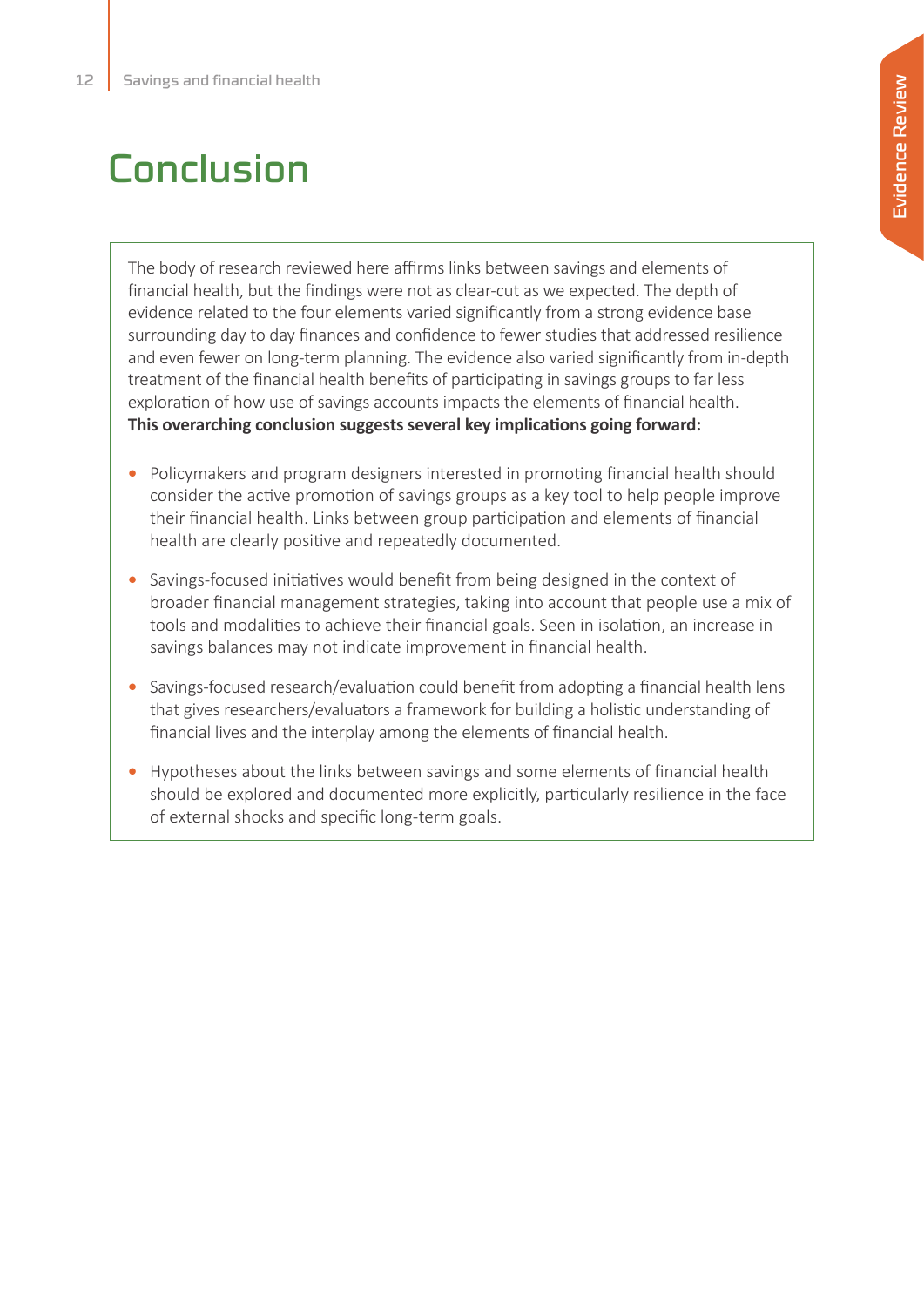# Annex: Methodology

To analyze the extensive body of research on savings, we created a matrix based on expanding the four elements of financial health into their main component parts. This process drew upon key reports that establish the concepts and provide frameworks for measuring financial health:

- **1.** Eight ways to measure financial health<sup>7</sup>
- **2.** Financial Health Score Toolkit<sup>8</sup>
- **3.** UNCDF's Financial Health resources<sup>9</sup>
- **4.** Financial Health Network resources<sup>10</sup>
- **5.** Cenfri Measuring Financial Health<sup>11</sup>

We developed a conceptual framework that sorts specific situations and outcomes achieved through a savings instrument according to one or more of the four main elements of financial health. These elements are further broken into sub-elements, which allows us to match studies on savings research that may mention only one portion or aspect of the concept. In addition, as they were mentioned in the research, we identified several other key considerations that could impact financial health through the use of savings.

| <b>Dimensions of financial health</b> | What does it help with?                                               |  |  |  |
|---------------------------------------|-----------------------------------------------------------------------|--|--|--|
| Day to day finances                   | Meeting payment and debt obligations                                  |  |  |  |
|                                       | Smooth consumption and controlling expenditure                        |  |  |  |
|                                       | Short-term coping strategies                                          |  |  |  |
| Resilience                            | Ability to raise a lump sum in an emergency                           |  |  |  |
|                                       | Length of time consumption can be maintained if income is interrupted |  |  |  |
|                                       | Consequences of lack of resilience in emergency                       |  |  |  |
|                                       | Insurance and safety nets                                             |  |  |  |
|                                       | Liquid savings balances                                               |  |  |  |
| Other factors                         | Protection against hyperinflation                                     |  |  |  |
| Long-term goals                       | Access to long-term funds                                             |  |  |  |
|                                       | Ability to pursue education, shelter, other specific goals            |  |  |  |
|                                       | Savings or strategy for old age                                       |  |  |  |
| Other factors                         | <b>Build assets</b>                                                   |  |  |  |
|                                       | Improved microenterprise outcomes                                     |  |  |  |
| Confidence                            | Feelings of confidence and control or, conversely, anxiety and worry  |  |  |  |
|                                       | Specific focus of worry                                               |  |  |  |
|                                       | Agency in financial decision making                                   |  |  |  |
| Other factors                         | Gender norms                                                          |  |  |  |
|                                       | Access to information                                                 |  |  |  |
| Other considerations                  | Sources of financial advice                                           |  |  |  |
|                                       | Income and income volatility                                          |  |  |  |
|                                       | Use of financial services                                             |  |  |  |
|                                       | Time use                                                              |  |  |  |

**7 [s3.amazonaws.com/cfsi-innovation-files-2018/wp-content/uploads/2016/05/09212818/Consumer-FinHealth-Metrics-FINAL\\_May.pdf](https://s3.amazonaws.com/cfsi-innovation-files-2018/wp-content/uploads/2016/05/09212818/Consumer-FinHealth-Metrics-FINAL_May.pdf)**

- **8 [s3.amazonaws.com/cfsi-innovation-files-2018/wp-content/uploads/2017/09/27154520/Methodology-Memo-01.pdf](https://s3.amazonaws.com/cfsi-innovation-files-2018/wp-content/uploads/2017/09/27154520/Methodology-Memo-01.pdf)**
- **9 [www.uncdf.org/gfh](https://www.uncdf.org/gfh)**
- **1[0 finhealthnetwork.org/measurement/](https://finhealthnetwork.org/measurement/)**

**1[1 findevgateway.org/paper/2020/05/measuring-financial-health-what-policymakers-need-know](https://www.findevgateway.org/paper/2020/05/measuring-financial-health-what-policymakers-need-know)**

#### **Figure 2: Conceptual framework to analyze the evidence**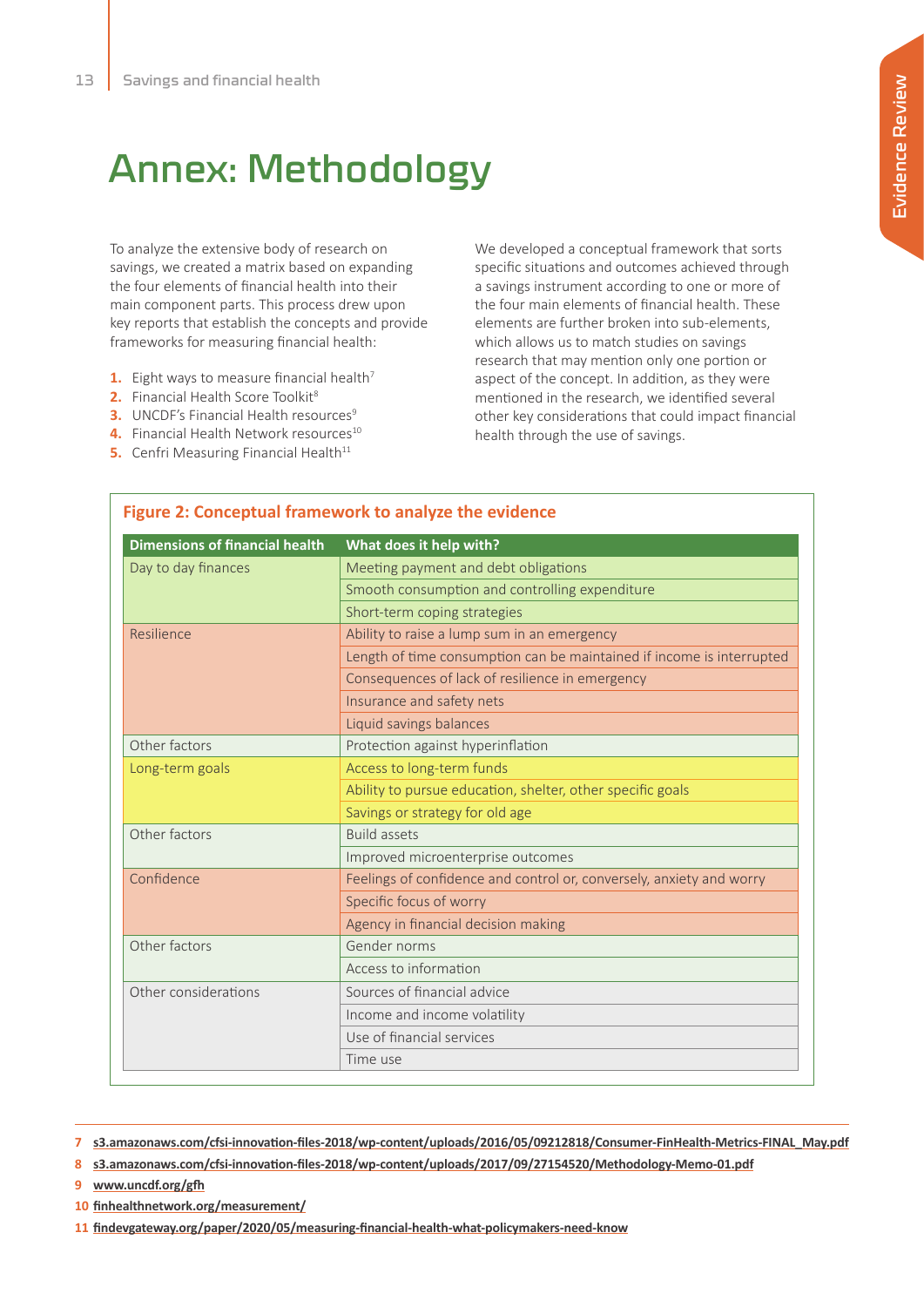The next task was to build a database of studies on savings. To identify research we began with a search of the studies in Itad's Savings Evidence Map – which collates a total of 354 studies in English and French. The **[savings evidence map](https://mangotree.org/Evidence-Map)** is organized helpfully into a searchable database that allows searches according to countries/ regions, types of evidence, research methods, methods of analysis, data source, quality assessment criteria and language. Our search was limited to papers published in English.

#### **The database classifies studies into three categories:**

- **1. Clients:** Outcomes of savings initiatives on clients/beneficiaries.
- **2. Institutions:** Outcomes of savings initiatives identified at the institutional level.
- **3. Ecosystem:** Outcomes of savings initiatives on the broader financial inclusion ecosystem.

We systematically went through studies that were listed under outcomes of savings initiatives on clients/ beneficiaries to check if the evidence included any aspect of financial health as outlined in Figure 2. For instance, several of the studies examine drivers of choice – features such as interest rates, financial literacy initiatives, or nudges used in delivering products – but did not examine further outcomes on financial health indicators. Studies that used an experimental approach to increase savings were disregarded since the long-term, permanent impact was outside the scope of the study.

In the second stage, we used Google Scholar as a search engine, with the search strings 'savings poor households day to day finances impact', 'loan repayment savings studies' and 'savings financial health'. This search quickly established that there are few studies that examine the specific link between savings and any of the four elements of financial health. We then expanded the search terms to identify studies on savings and any one of the criteria listed in our conceptual framework. Figure 3 below shows the search terms used.

| <b>Dimensions of</b><br>financial health<br>Day-to-day<br>finances | What does it help with?                                                   | Search terms for online search                                                                      |                                    |                          |                         |                                                             |
|--------------------------------------------------------------------|---------------------------------------------------------------------------|-----------------------------------------------------------------------------------------------------|------------------------------------|--------------------------|-------------------------|-------------------------------------------------------------|
|                                                                    | Meeting payment and debt<br>obligations                                   | Manageable debt load; paying debts and<br>bills on time                                             | Repayment<br>burden                | Loan repayment           | Financial<br>behaviour  | Timely<br>payments                                          |
|                                                                    | Smooth consumption and<br>controlling expenditure                         | e.g. food security; money left at end of<br>month; ability to make small discretionary<br>purchases | Consumption<br>response            | Excessive<br>spending    | Cash flow<br>management |                                                             |
|                                                                    | Short term coping strategies                                              | How short-term finances are managed,<br>including savings, budgeting, social networks               | Savings and<br>social networks     | Savings and<br>budgeting |                         |                                                             |
| Resilience                                                         | Ability to raise a lump sum in an<br>emergency                            |                                                                                                     |                                    |                          |                         |                                                             |
|                                                                    | Length of time consumption can be<br>maintained if income is interrupted  | May be days, weeks, months                                                                          | Mobile money<br>savings resilience |                          |                         |                                                             |
|                                                                    | Consequences of lack of resilience<br>in emergency                        | e.g. Did not obtain medical care or medicine<br>due to lack of funds                                | Savings help in<br>emergency       |                          |                         |                                                             |
|                                                                    | Insurance and safety nets                                                 | Includes both formal and non-formal sources                                                         | Precautionary<br>savings           | Micro-insurance          | Emergency<br>savings    | Savings ability<br>to raise lump<br>sum during<br>emergency |
|                                                                    | Liquid savings balances                                                   | Any form (cash at home, mobile money<br>account, bank balance)                                      |                                    |                          |                         |                                                             |
| Other factors                                                      | Protection against hyperinflation                                         |                                                                                                     |                                    |                          |                         |                                                             |
| Long term goals                                                    | Access to long-term funds                                                 | Long-term savings in money or in kind:<br>ability to borrow                                         |                                    |                          |                         |                                                             |
|                                                                    | Ability to pursue education, shelter,<br>other specific goals             |                                                                                                     |                                    |                          |                         |                                                             |
|                                                                    | Savings or strategy for old age                                           |                                                                                                     | Precautionary<br>savings           |                          |                         |                                                             |
| Other factors                                                      | <b>Build assets</b>                                                       |                                                                                                     |                                    |                          |                         |                                                             |
|                                                                    | Improved microenterprise outcomes                                         |                                                                                                     |                                    |                          |                         |                                                             |
| Confidence                                                         | Feelings of confidence and control<br>or conversely,<br>anxiety and worry |                                                                                                     | Financial<br>capabilities          |                          |                         |                                                             |
|                                                                    | Specific focus of worry                                                   |                                                                                                     |                                    |                          |                         |                                                             |
|                                                                    | Agency in financial decision making                                       | Intra-household dynamics                                                                            |                                    |                          |                         |                                                             |
| Other factors                                                      | Gender norms                                                              |                                                                                                     |                                    |                          |                         |                                                             |
|                                                                    | Access to information                                                     |                                                                                                     |                                    |                          |                         |                                                             |
| Other                                                              | Sources of financial advice                                               |                                                                                                     |                                    |                          |                         |                                                             |
| considerations                                                     | Income and income volatility                                              | Includes seasonality                                                                                |                                    |                          |                         |                                                             |
|                                                                    | Use of financial services                                                 |                                                                                                     |                                    |                          |                         |                                                             |
|                                                                    | Time use                                                                  |                                                                                                     |                                    |                          |                         |                                                             |

## **Figure 3: Search terms used**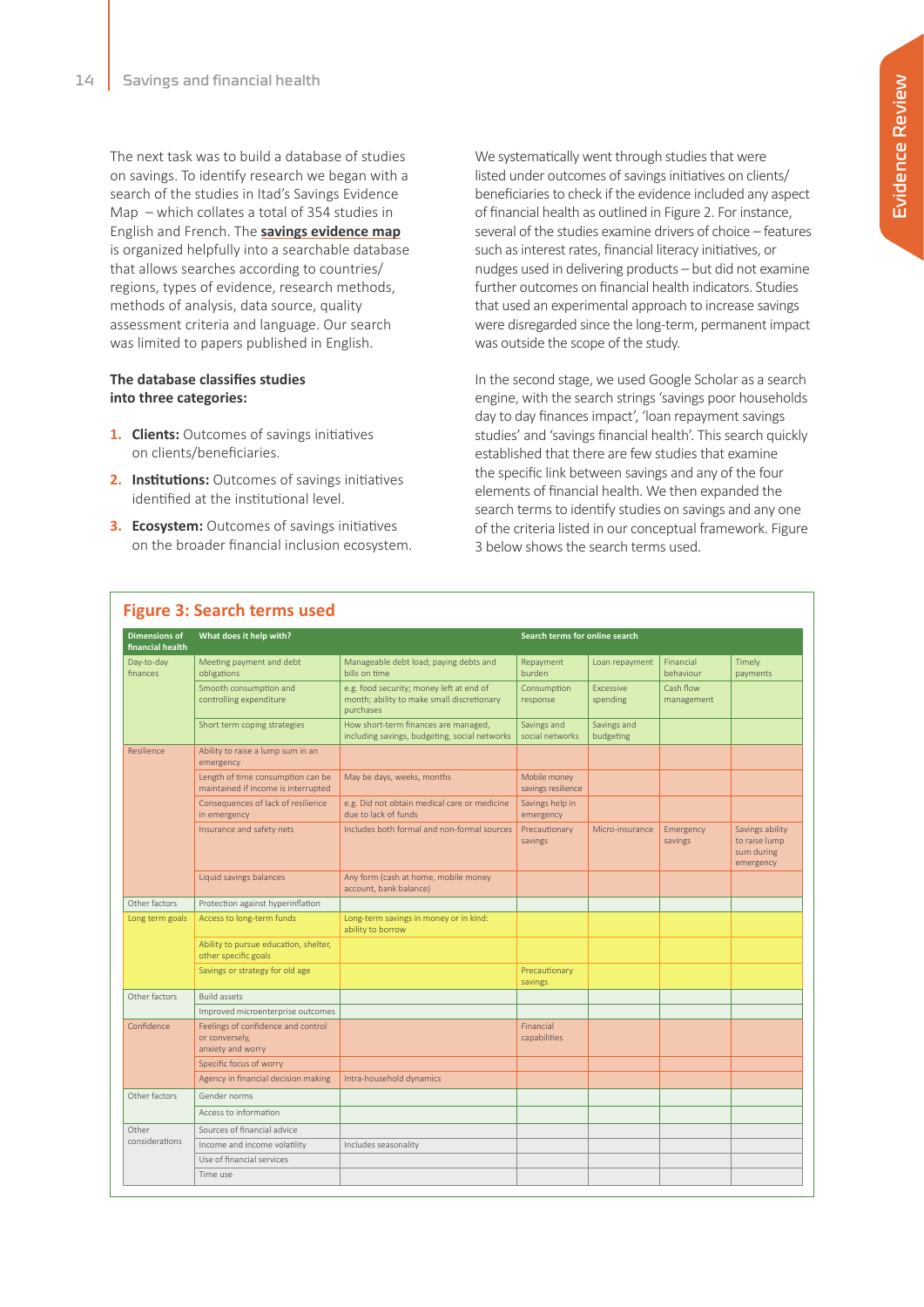We used Google Scholar to look for academic papers, and also examined a combination of academic and institutional databases. Academic databases accessed included Springer, Science Direct, IDEAS/RePEc, JSTOR, SSRN and NBER. Institutional databases accessed included CGAP, IPA, Financial Access Initiative, Microsave Library, ODI, SEEP Network and MarketLinks.org. In our search, we disregarded papers that focused on highincome countries.

We reviewed 110 papers in all, of which 39 papers provided some form of evidence between savings and some aspect of financial health. Papers that appeared to be published in lesser-known journals were disregarded. It should be noted that most papers which discussed any link between savings and financial health looked largely at savings groups and were found in the SEEP global resource database. Other savings instruments appear to be less widely studied. This indicates a research gap and an opportunity for future research studies.

## **Limitations of the methodology**

First, the studies picked are influenced by the search terms, search engines and databases used. The use of Google Scholar, academic databases and institutional databases with which the researchers are familiar has an inherent bias, since it limits the studies available to a known universe. Specifically, Google Scholar is also known to be biased, since 'citation is a social and political process that disadvantages certain groups, including women, younger scholars, scholars in smaller research communities […]' (Jensenius et al., 2018).12

Second, the link that we draw between savings and key financial health outcomes was usually not part of the core research question in the studies. Therefore there are limitations to drawing conclusions on the actual impact on financial health, unless the research was originally designed to measure it.

Third, the evidence provided in each of the research studies has not been independently verified by the authors of this report. The aim was not to determine which results were valid but simply to categorize the findings using the financial health lens.

We acknowledge these limitations. However, this knowledge product is not meant to be exhaustive in its analysis of studies. It is merely meant to illustrate how existing studies on savings may be measuring an element of financial health, even if they do not explicitly acknowledge it. In doing so, it presents a technique for meta-analysis that can be used by other donors, practitioners and researchers interested in the intersection of savings impact and financial health.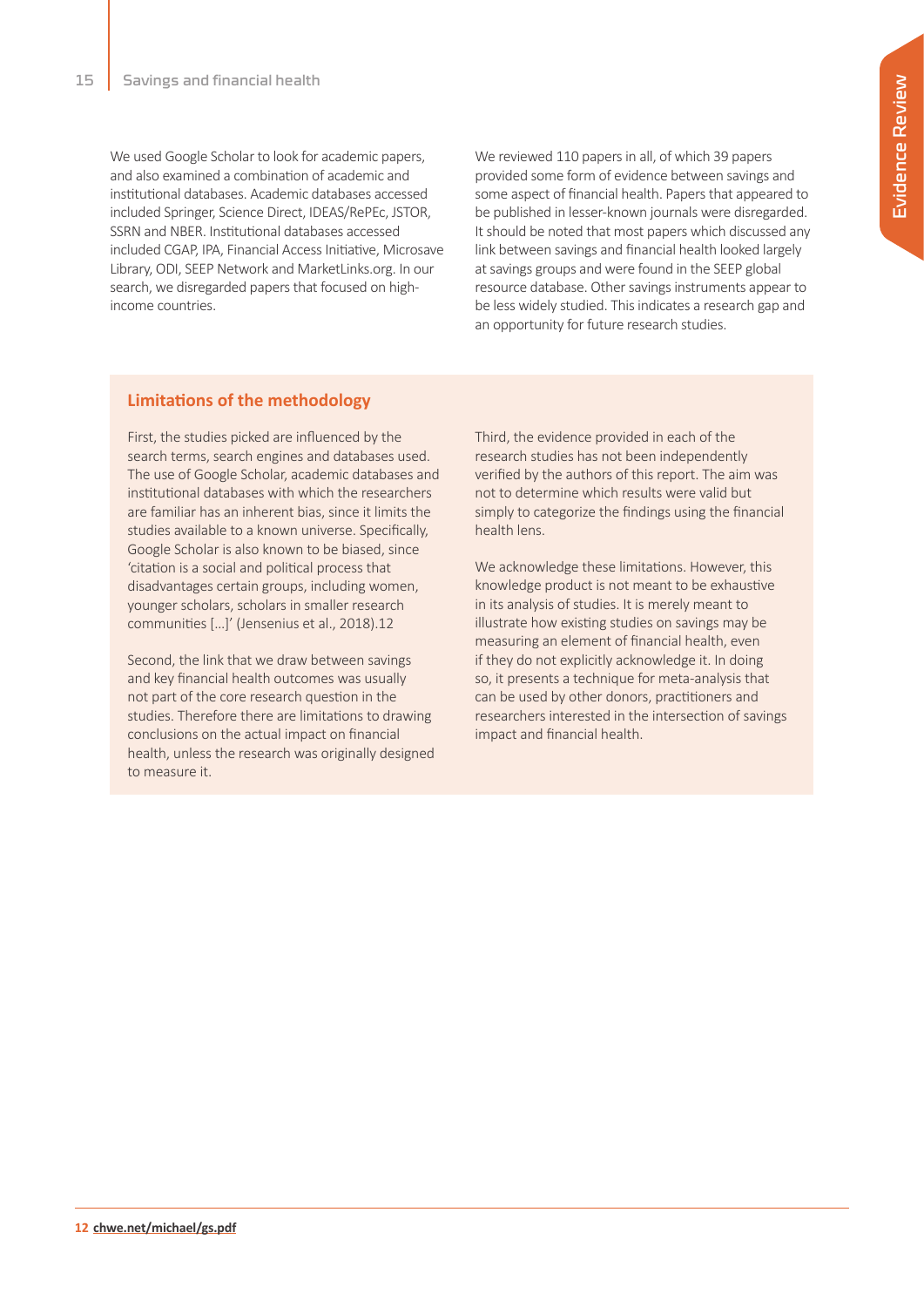### **Studies Included in Analysis**

- **1.** Aker, J., Sawyer, M., Goldstein, M., O'Sullivan, M., & McConnell, M. (2020). Just a bit of cushion: The role of a simple savings device in meeting planned and unplanned expenses in rural Niger. World Development 128. Available from **[https://doi.](https://www.sciencedirect.com/science/article/abs/pii/S0305750X19304218?via%3Dihub) [org/10.1016/j.worlddev.2019.104772](https://www.sciencedirect.com/science/article/abs/pii/S0305750X19304218?via%3Dihub)**
- **2.** Ashraf, N., Karlan, D., & Yin, W. (2006). Deposit Collectors. Advances in Economic Analysis & Policy.
- **3.** Awiti, L. H. (2013). Influence of Savings and Loans Associations in empowering women towards household food security in Bondo District, Kenya. [Thesis, University of Nairobi] Available from **[http://](http://erepository.uonbi.ac.ke/handle/11295/56418) [erepository.uonbi.ac.ke/handle/11295/56418](http://erepository.uonbi.ac.ke/handle/11295/56418)** [accessed 11 October 2021]
- **4.** Bastian, G., Bianchi, I., Goldstein, M. & Montalvao, J. (2018). Short-Term Impacts of Improved Access to Mobile Savings, with and without Business Training: Experimental Evidence from Tanzania – Working Paper 478. Available from **[https://www.cgdev.org/](https://www.cgdev.org/publication/short-term-impacts-improved-access-mobile-savings-business-training) [publication/short-term-impacts-improved-access](https://www.cgdev.org/publication/short-term-impacts-improved-access-mobile-savings-business-training)[mobile-savings-business-training](https://www.cgdev.org/publication/short-term-impacts-improved-access-mobile-savings-business-training)**
- **5.** Batista, C., & Vicente, P. C. (2020). Improving access to savings through mobile money: Experimental evidence from African smallholder farmers. World Development 129. **[https://doi.org/10.1016/j.](https://www.sciencedirect.com/science/article/abs/pii/S0305750X20300310?via%3Dihub) [worlddev.2020.104905](https://www.sciencedirect.com/science/article/abs/pii/S0305750X20300310?via%3Dihub)**
- **6.** Bosch, M., & Rubli, A. (2019). Increasing Retirement Savings through Access Points and Persuasive Messages: Evidence from Mexico. Available from **[https://publications.iadb.org/en/increasing](https://publications.iadb.org/en/increasing-retirement-savings-through-access-points-and-persuasive-messages-evidence-mexico)[retirement-savings-through-access-points-and](https://publications.iadb.org/en/increasing-retirement-savings-through-access-points-and-persuasive-messages-evidence-mexico)[persuasive-messages-evidence-mexico](https://publications.iadb.org/en/increasing-retirement-savings-through-access-points-and-persuasive-messages-evidence-mexico)** [accessed 11 October 2021]
- **7.** Brody, C., de Hoop, T., Vojtkova, M., Warnock, R., Dunbar, M., Murthy, P., & Dworkin, S. L. (2015). Economic Self-Help Group Programs for Improving Women's Empowerment: A Systematic Review. Campbell Systematic Reviews 11(1).
- **8.** Brune, L., Chyn, E., & Kerwin, J. T. (2021). Pay Me Later: Savings Constraints and the Demand for Deferred Payments. [Working Paper] Available from **<https://www.nber.org/papers/w28611>** [accessed 11 October 2021]
- **9.** Bureau of Applied Research in Anthropology, University of Arizona and Innovations for Poverty Action (2013). Final Impact Evaluation of the Saving for Change Program in Mali, 2009-2012. Available from **[https://www.norad.no/en/toolspublications/](https://www.norad.no/en/toolspublications/publications/ngo-evaluations/2014/final-impact-evaluation-of-the-saving-for-change-program-in-mali-2009-2012/) [publications/ngo-evaluations/2014/final-impact](https://www.norad.no/en/toolspublications/publications/ngo-evaluations/2014/final-impact-evaluation-of-the-saving-for-change-program-in-mali-2009-2012/)[evaluation-of-the-saving-for-change-program-in](https://www.norad.no/en/toolspublications/publications/ngo-evaluations/2014/final-impact-evaluation-of-the-saving-for-change-program-in-mali-2009-2012/)[mali-2009-2012/](https://www.norad.no/en/toolspublications/publications/ngo-evaluations/2014/final-impact-evaluation-of-the-saving-for-change-program-in-mali-2009-2012/)**
- **10.** Delavallade, C., Dizon, F., Hill, R. V., & Petraud, J. P. (2015). Managing Risk with Insurance and Savings: Experimental Evidence for Male and Female Farm Managers in West Africa. IFPRI Discussion Paper 01426. Available from **[http://dx.doi.org/10.2139/](https://papers.ssrn.com/sol3/papers.cfm?abstract_id=2583847) [ssrn.2583847](https://papers.ssrn.com/sol3/papers.cfm?abstract_id=2583847)**
- 11. Garnier-Crussard, P. (2011). Saving for Change Case Studies Research in Sirakoro.
- **12.** Innovations for Poverty Action [2018]. Variations of Ultra-Poor Graduation Programming in Uganda. Last modified June 15, 2016. Available from **[https://](https://www.poverty-action.org/study/variations-ultra-poor-graduation-programming-uganda) [www.poverty-action.org/study/variations-ultra](https://www.poverty-action.org/study/variations-ultra-poor-graduation-programming-uganda)[poor-graduation-programming-uganda](https://www.poverty-action.org/study/variations-ultra-poor-graduation-programming-uganda)** [accessed 11 October 2021]
- **13.** Jawara, H. (2020). Access to savings and household welfare evidence from a household survey in The Gambia. African Development Review 32(2).
- **14.** Jones, K., & Gong, E. (2019). Improving Shock-Coping with Precautionary Savings: Effects of Mobile Banking on Transactional Sex in Kenya. Available from **[https://www.poverty-action.org/sites/](https://www.poverty-action.org/sites/default/files/publications/Working%20Paper%20-%20Savings%20and%20Shock%20Coping%20%281%29.pdf) [default/files/publications/Working%20Paper%20](https://www.poverty-action.org/sites/default/files/publications/Working%20Paper%20-%20Savings%20and%20Shock%20Coping%20%281%29.pdf) [-%20Savings%20and%20Shock%20Coping%20](https://www.poverty-action.org/sites/default/files/publications/Working%20Paper%20-%20Savings%20and%20Shock%20Coping%20%281%29.pdf) [%281%29.pdf](https://www.poverty-action.org/sites/default/files/publications/Working%20Paper%20-%20Savings%20and%20Shock%20Coping%20%281%29.pdf)** [accessed 24 August 2021]
- **15.** Karlan, D., Ratan, A.L., & Zinman, J. (2014). Savings by and for the Poor: A Research Review and Agenda. Review of Income and Wealth 60(1).
- **16.** Karlan, D., Savonitto, B., Thuysbaert, B., & Udry, C. (2017). Impact of savings groups on the lives of the poor. Proceedings of the National Academy of Sciences 114(12).
- **17.** Lensink, R., Roselia, S. J., & Van den Berg, M. (2017). Do Savings and Credit Institutions Reduce Vulnerability? New Evidence from Mexico. Review of Income and Wealth 63(2). Available from **[http://dx.doi.org/10.1111/roiw.12213](https://onlinelibrary.wiley.com/doi/10.1111/roiw.12213)**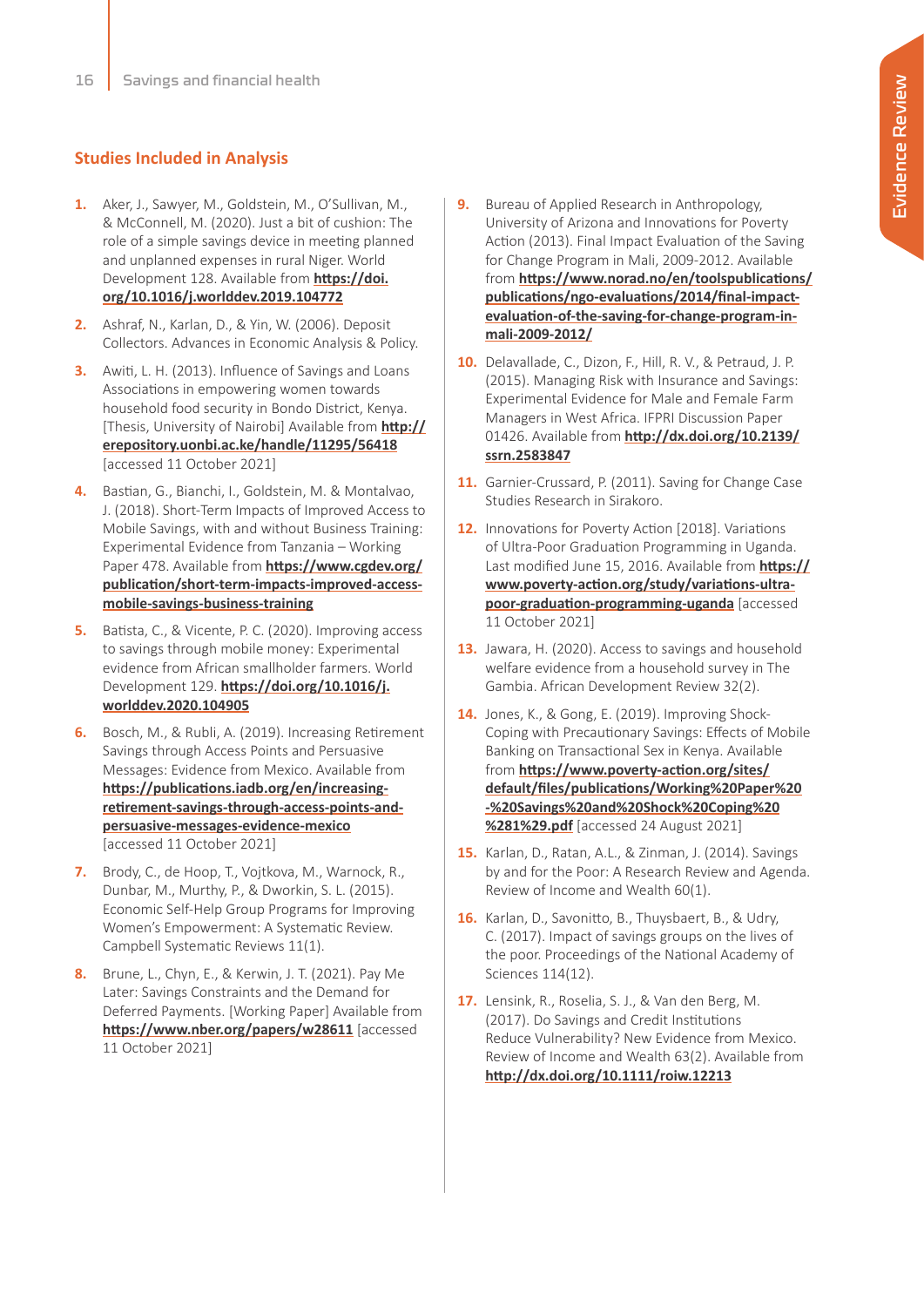- **18.** Löwe, A., & Njambi-Szlapka, S. (2019). Youth associations and cooperatives: getting young people into work. Available from **[https://odi.org/en/](https://odi.org/en/publications/youth-associations-and-cooperatives-getting-young-people-into-work/) [publications/youth-associations-and-cooperatives](https://odi.org/en/publications/youth-associations-and-cooperatives-getting-young-people-into-work/)[getting-young-people-into-work/](https://odi.org/en/publications/youth-associations-and-cooperatives-getting-young-people-into-work/)** [accessed 11 October 2021]
- **19.** Mantsios, A., Shembilu, C., Mbwambo, J., Likindikoki, S., Sherman, S., Kennedy, C., & Kerrigan, D. (2018). 'That's How We Help Each Other': Community savings groups, economic empowerment and HIV risk among female sex workers in Iringa, Tanzania. PLOS ONE 13(7)
- **20.** Masa, R., Chowa, G., & Sherraden, M. (2020). An Evaluation of a School-Based Savings Program and Its Effect on Sexual Risk Behaviors and Victimization Among Young Ghanaians. Youth & Society 52(7). Available from **[https://doi.](https://journals.sagepub.com/doi/10.1177/0044118X18824730) [org/10.1177/0044118X18824730](https://journals.sagepub.com/doi/10.1177/0044118X18824730)**
- **21.** Miller, C., Sawyer, M., & Rowe, W.-A. (2011). My Skills, My Money, My Brighter Future in Zimbabwe. Available from **[https://www.crs.org/sites/default/](https://www.crs.org/sites/default/files/tools-research/my-brighter-future-in-zimbabwe.pdf) [files/tools-research/my-brighter-future-in](https://www.crs.org/sites/default/files/tools-research/my-brighter-future-in-zimbabwe.pdf)[zimbabwe.pdf](https://www.crs.org/sites/default/files/tools-research/my-brighter-future-in-zimbabwe.pdf)** [accessed 24 August 2021]
- **22.** Musinguzi, L. K. (2016). The role of social networks in savings groups: insights from village savings and loan associations in Luwero, Uganda. Community Development Journal 51(4). Available from **<https://doi.org/10.1093/cdj/bsv050>**
- **23.** Odera, R., & Muruka, G. (2007). Savings and Internal Lending Communities (SILC) in Kenya. Available from **[http://www.microsave.net/files/pdf/Savings\\_and\\_](http://www.microsave.net/files/pdf/Savings_and_Internal_Lending_Communities_SILC_in_Kenya.pdf) Internal\_Lending\_Communities\_SILC\_in\_Kenya.pdf**
- **24.** Owusu-Dankwa, I., & Agboado, H. (2015). ASSESSMENT OF THE SAVINGS CULTURE OF GHANAIAN MARKET WOMEN – CASE STUDY OF DODOWA MARKET WOMEN. American International Journal of Contemporary Scientific Research 2(6). Available from **[https://www.aijcsr.com/index.php/](https://www.aijcsr.com/index.php/aij/article/view/78/77) [aij/article/view/78/77](https://www.aijcsr.com/index.php/aij/article/view/78/77)** [accessed 11 October 2021]
- **25.** 25. Panman, A., Madison, I., Kimacha, N.N., & Falisse, J.-B. (2021). Saving Up for a Rainy Day? Savings Groups and Resilience to Flooding in Dar es Salaam, Tanzania. Urban Forum 33. Available from **[https://doi.org/10.1007/s12132-021-09424-w](https://link.springer.com/article/10.1007/s12132-021-09424-w)**
- **26.** Quak, E. (2019) Linking Participation with Economic Advancement: PEKKA Case Study.
- **27.** Rickard, K., & Johnsson, A. (2019). Women's Empowerment and Savings Groups: What Do We Know? Available from **[https://seepnetwork.org/](https://seepnetwork.org/Resource-Post/Women-s-Empowerment-and-Savings-Groups-What-Do-We-Know) [Resource-Post/Women-s-Empowerment-and-](https://seepnetwork.org/Resource-Post/Women-s-Empowerment-and-Savings-Groups-What-Do-We-Know)[Savings-Groups-What-Do-We-Know](https://seepnetwork.org/Resource-Post/Women-s-Empowerment-and-Savings-Groups-What-Do-We-Know)** [accessed 11 October 2021]
- **28.** Sandri, E., Beckmann, L., & Robinson, J. (2021). Savings and climate resilience: A review of successes and challenges in current programming.
- **29.** Sedai, A. K., Vasudevan, R., & Pena, A. A. (2021). Friends and benefits? Endogenous rotating savings and credit associations as alternative for women's empowerment in India. World Development 145.
- **30.** Shell, B. (2009–2011). Product Development for Girls: Girls' Savings and Financial Education. Available from **[https://1library.net/document/](https://1library.net/document/q04krx3z-study-product-development-girls-girls-savings-financial-education.html) [q04krx3z-study-product-development-girls-girls](https://1library.net/document/q04krx3z-study-product-development-girls-girls-savings-financial-education.html)[savings-financial-education.html](https://1library.net/document/q04krx3z-study-product-development-girls-girls-savings-financial-education.html)**
- **31.** Somville, V., and Vandewalle, L. (2019). Access to banking, savings and consumption smoothing in rural India. [Graduate Institute of International and Development Studies Working Paper No. 09- 2019] Available from **[https://www.econstor.eu/](https://www.econstor.eu/handle/10419/201705) [handle/10419/201705](https://www.econstor.eu/handle/10419/201705)** [accessed 11 October 2021]
- **32.** Steinert, J I., Zenker, J., Filipiak, U., Movsisyan, A., Cluver, L. D., & Shenderovich, Y. (2018). Do saving promotion interventions increase household savings, consumption, and investments in Sub-Saharan Africa? A systematic review and meta-analysis. World Development 104.
- **33.** Tavneet, S., & Jack, W. (2016). The long-run poverty and gender impacts of mobile money. Science 354(6317).
- **34.** Theophilus, K. A., & Paul, S.-M. (2019). The Impact of Savings Groups on Female Agency: Insights from Village Savings and Loans Associations in Northern Ghana. Asian Journal of Agriculture and Rural Development 9(2).
- **35.** Walcott, R., Schmidt, C., Kaminsky, M., Singh, R. J., Anderson¸ L., Desai, S., & de Hoop, T. (2021). Women's Groups, Covariate Shocks, and Resilience: An Evidence Synthesis of Past Shocks to Inform a Response to COVID-19. [Evidence Consortium on Women's Groups, Working Paper 4]
- **36.** Weingärtner, L., Pichon, F., & Simonet, C. (2017). How self-help groups strengthen resilience. Available from **[https://cdn.odi.org/media/](https://cdn.odi.org/media/documents/11625.pdf) [documents/11625.pdf](https://cdn.odi.org/media/documents/11625.pdf)**